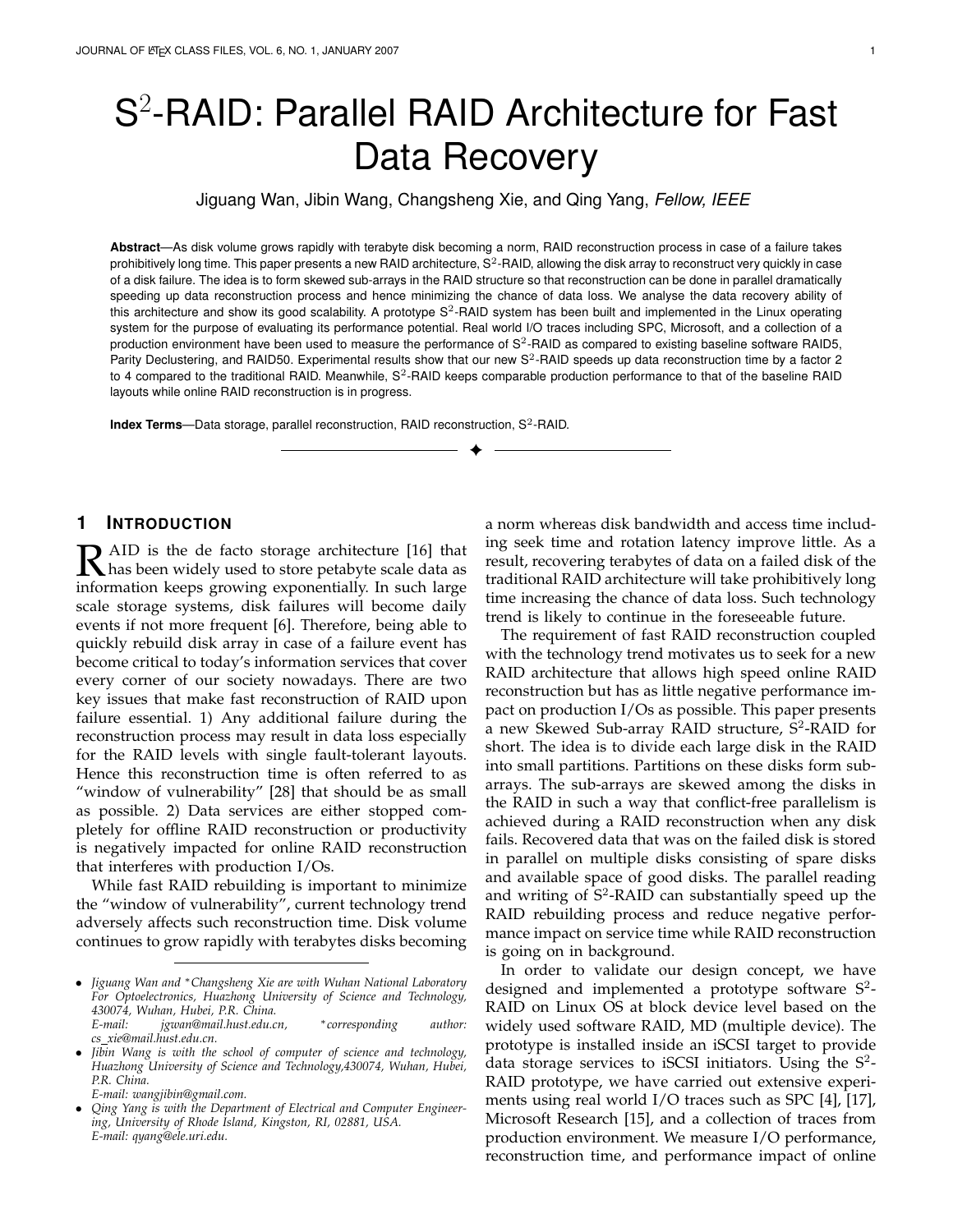reconstruction on production I/O performance. Experimental results show that S<sup>2</sup>-RAID improves RAID reconstruction speed of the baseline RAID by a factor of 2 to 4. The frontend application performance while rebuilding RAID online using  $S^2$ -RAID keeps comparable to that of the baseline software RAID for most I/O workloads.

This paper is a substantial extension and provides comprehensive treatment of our preliminary study presented at [23]. It covers a wide variety of conditions and gives its performance evaluations. Secondly, we consider other two baselines as the comparisons with  $S^2$ -RAID. Furthermore, our performance measurements include many real world I/O traces in the evaluation section to show the performance of all aspects.

The paper is organized as follows. Section 2 presents the design and data layout of  $S^2$ -RAID. Section 3 discusses S<sup>2</sup>-RAID's expandability and scalability. Experimental settings and workload characteristics are presented in Section 4. In Section 5, we discuss numerical results on performance, followed by the related work in Section 6. Section 7 concludes the paper.

# **2 S**<sup>2</sup> **-RAID DESIGN AND DATA LAYOUT**

#### **2.1 Sub-array Formation**

Consider a traditional RAID5 storage system. When a disk had failed, data in the failed disk would have been rebuilt by reading a data stripe remained in good disks, performing an Exclusive-OR computation, and writing rebuilt data in a spare disk. This process continues until all data chunks in the failed disk are reconstructed. The reconstruction bandwidth is ultimately limited by the single data stream being rebuilt, one data chunk at a time. To rebuild over terabyte of data on a failed disk, it is clearly going to take a very long time.

TABLE 1 List of Notations and Symbols Used in This Paper.

| Symbol               | Description                                                |
|----------------------|------------------------------------------------------------|
| Di                   | the $(i+1)^{th}$ data disk label                           |
| Si                   | the $(i+1)^{th}$ spare disk label                          |
| $m_i$                | subRAID data layout mapping table after shift              |
|                      | operations based on the mapping table $m_{i-1}$            |
| $\boldsymbol{M}$     | data layout mapping table for $S^2$ -RAID                  |
| $\overline{R}$       | total number of disks in RAID array                        |
| $\overline{G}$       | number of disks in a group                                 |
| $\overline{K}$       | total number of involved partitions for each disk          |
| $\overline{N}$       | total number of groups in S <sup>2</sup> -RAID array       |
| $\beta$              | parallel ratio of $S^2$ -RAID                              |
| $\overline{P_{i,j}}$ | elements vector which denotes subRAID numbers              |
|                      | of the $(j + 1)^{th}$ partition on disks of $(i + 1)^{th}$ |
|                      | group in $S^2$ -RAID                                       |
| $SH(P_{i,j})$        | function that returns a vector for each $P_{i,j}$          |
|                      | through shift operations                                   |
| S.L                  | disk partition label of the logic disk number $L$ in       |
|                      | the subRAID numbered S                                     |

Our objective is to speed up this rebuilding process by reading multiple data stripes, performing multiple Exclusive-OR computations, and writing rebuilt data chunks to multiple spare disks all in parallel. The multiple spare disks can be either physical spare disks or spare logic partitions available on good data disks. To facilitate our discussion, we summarize notations and symbols used in Table 1.

In order to achieve our objective of parallel data reconstruction, we would like to be able to read, in parallel and conflict-free, all multiple data stripes that are in remaining good disks and are needed to rebuild multiple data chunks in the failed disk. For this purpose, we divide each one of total *R* (not including hot spare disks) disks in the RAID into *K* partitions. As a result of this partitioning, we have *K×R* logic disk partitions. We then divide *R* physical disks into groups of size *G* resulting in  $N = [R/G]$  physical disk groups, where *G* is a prime number. subRAIDs are then formed by picking up one disk partition from each one of *N* groups giving rise to subRAIDs of size *G*. Note that 1 *< K*, *N ≤ G*. For the sake of easy understanding, let us start our discussion on the case where *N* equals *G*. Let *β* be defined as degree of parallelism that is related to  $K$ . The key to  $S^2$ -RAID is how to form subRAIDs and position these subRAIDs among the *R* physical disks in the way that rebuilding data of any failed physical disk can be done in maximal parallelism. That is, parallel readings of multiple subRAIDs are conflict-free during data reconstruction.





Fig. 1. An overview  $S^2$ -RAID5 data layout.

Let notation *S.L* represent logic disk number *L* in subRAID number *S*. Fig. 1 shows an example of such subRAIDs formation with  $R = 9$  and  $G = N = \beta = 3$ . SubRAID 0 uses physical disks D0, D3, and D6 to store logic disks 0, 1, and 2, respectively. Similarly, subRAID 1 uses physical disks D1, D4, and D7 to store logic disks 0, 1, and 2, respectively, as shown in Fig. 1. In this example, we have total 9 subRAIDs each of which contains 3 logic disks. Such skewed placement of subRAIDs allows maximal parallelism of data reconstruction.

Suppose physical disk D4 failed resulting in loss of logic partitions of 1.1, 3.1, and 8.1 as shown in shaded area of Fig. 1. To rebuild the lost logic partitions, we would need 1.0 and 1.2 to rebuild 1.1, 3.0 and 3.2 to rebuild 3.1, and 8.0 and 8.2 to rebuild 8.1. The placement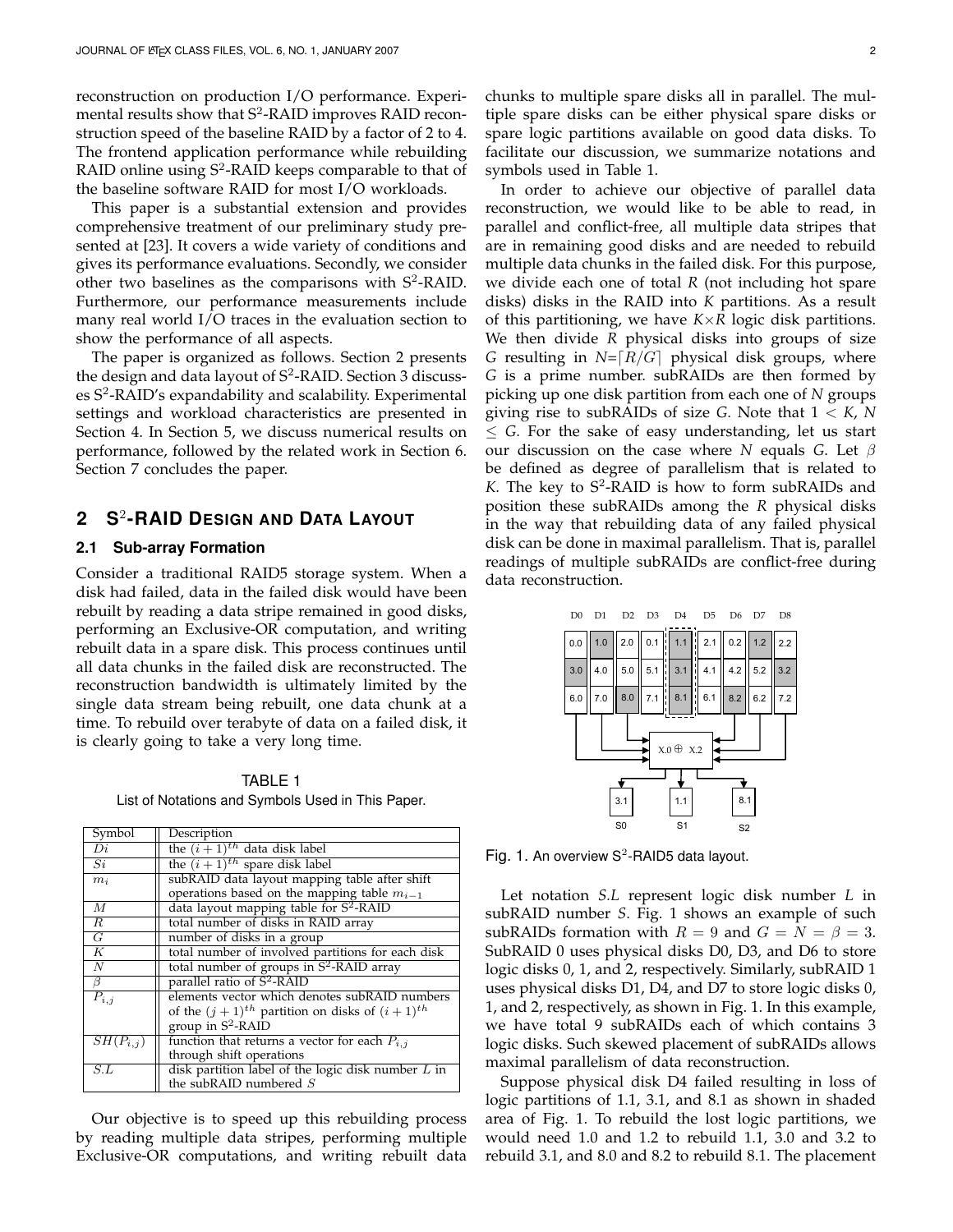of the subRAIDs in Fig. 1 assures that all the needed data stripes to rebuild the lost data chunks reside on different physical disks allowing parallel and conflictfree reconstruction. S0, S1, and S2 in Fig. 1 are spare disks to store newly rebuilt data.

One may notice that RAID disks D3 and D5 were not involved in the above reconstruction process when we used spare disks S0, S1, and S2. Assuming there are some free spaces in these disks, D3 and D5 can play the role of spare disks. That is, the rebuilt partitions 1.1 and 3.1 can be written to the free partitions of disks D3 and D5 respectively. In this way, only one spare disk is needed. Alternatively, if we do have 3 spare disks, disks D3 and D5 can serve frontend application I/Os exclusively.

In general, consider a RAID system with *R* disks that are divided into *N* groups of size *G* each. Let *Pi,j* be a *G* elements vector representing subRAIDs of partition *j* on disks of group *i* in the RAID. For example, in Fig. 1, we divide 9 disks into 3 groups with group 0 consisting of D1, D2, and D3; group 1 consisting of D3, D4, and D5; and group 2 consisting of D6, D7, and D8. Therefore,  $P_{0,0} = (0 \ 1 \ 2)$  gives subRAID numbers of partition 0 on D0, D1, and D2 of group 0.  $P_{1,1} = (5 \ 3 \ 4)$  gives subRAID numbers of partition 1 of the same group of disks, group 1.  $P_{2,2} = (8 \ 6 \ 7)$  represents subRAID numbers of partition 2 of group 2 containing disks D6, D7, and D8, and so forth.

SubRAIDs are mapped to physical disks in S<sup>2</sup>-RAID5 using a mapping table defined by a matrix *M*, where  $M = (m_0, m_1, \ldots, m_{N-1})$ . Each sub-matrix  $m_i$  in mapping table *M* is defined recursively by

$$
m_0 = \begin{pmatrix} P_{0,0} \\ P_{0,1} \\ P_{0,2} \\ \cdots \\ P_{0,K-1} \end{pmatrix}, m_1 = \begin{pmatrix} P_{1,0} \\ P_{1,1} \\ P_{1,2} \\ \cdots \\ P_{1,K-1} \end{pmatrix} = \begin{pmatrix} SH_r^0(P_{0,0}) \\ SH_r^1(P_{0,1}) \\ SH_r^2(P_{0,2}) \\ \cdots \\ SH_r^{K-1}(P_{0,K-1}) \end{pmatrix}
$$

$$
m_{i} = \begin{pmatrix} P_{i,0} \\ P_{i,1} \\ P_{i,2} \\ \cdots \\ P_{i,K-1} \end{pmatrix} = \begin{pmatrix} SH_{r}^{0}(P_{i-1,0}) \\ SH_{r}^{1}(P_{i-1,1}) \\ SH_{r}^{2}(P_{i-1,2}) \\ \cdots \\ SH_{r}^{K-1}(P_{i-1,K-1}) \end{pmatrix},
$$

. . . , and

$$
m_{N-1} = \begin{pmatrix} SH_r^0(P_{N-2,0}) \\ SH_r^1(P_{N-2,1}) \\ SH_r^2(P_{N-2,2}) \\ \dots \\ SH_r^{K-1}(P_{N-2,K-1}) \end{pmatrix},
$$
 (1)

where  $SH_r^b(P_{i,j})$  is a cyclic shift operator that shifts vector  $P_{i,j}$  cyclically to the right by *b* positions and we denote the shift direction to right as *r*. For example,  $SH_r^1(P_{1,0}) = SH_r^1(3 \ 4 \ 5) = (5 \ 3 \ 4).$ 

Consider again the example shown in Fig. 1. We have

$$
m_0 = \begin{pmatrix} P_{0,0} \\ P_{0,1} \\ P_{0,2} \end{pmatrix} = \begin{pmatrix} 0 & 1 & 2 \\ 3 & 4 & 5 \\ 6 & 7 & 8 \end{pmatrix},
$$

$$
m_1 = \begin{pmatrix} P_{1,0} \\ P_{1,1} \\ P_{1,2} \end{pmatrix} = \begin{pmatrix} SH_r^0(P_{0,0}) \\ SH_r^1(P_{0,1}) \\ SH_r^2(P_{0,2}) \end{pmatrix} = \begin{pmatrix} 0 & 1 & 2 \\ 5 & 3 & 4 \\ 7 & 8 & 6 \end{pmatrix},
$$

and

$$
m_2 = \begin{pmatrix} P_{2,0} \\ P_{2,1} \\ P_{2,2} \end{pmatrix} = \begin{pmatrix} SH_r^0(P_{1,0}) \\ SH_r^1(P_{1,1}) \\ SH_r^2(P_{1,2}) \end{pmatrix} = \begin{pmatrix} 0 & 1 & 2 \\ 4 & 5 & 3 \\ 8 & 6 & 7 \end{pmatrix}.
$$

The final mapping table *M* is given by

$$
M = (m_0, m_1, m_2) = \begin{pmatrix} 0 & 1 & 2 & 0 & 1 & 2 & 0 & 1 & 2 \\ 3 & 4 & 5 & 5 & 3 & 4 & 4 & 5 & 3 \\ 6 & 7 & 8 & 7 & 8 & 6 & 8 & 6 & 7 \end{pmatrix}.
$$

The resultant mapping of subRAIDs to disks is shown in Fig. 1. Recall the notation of *S.L* where *S* represents subRAID number whereas *L* represents logic disk number. Mapping subRAID to disks in this way can achieve maximal parallelism during data reconstruction, as will be discussed in section 2.2. While it is an optimal distribution of subRAID, there are limitations because of the requirement that the size of each subRAID group G (except subRAID10) must be a prime number. Proof of this fact is given in Appendix A.1 in Supplemental File. Besides, we will discuss more flexible but suboptimal subRAID distributions in Section 3.

The design concept presented above can also be applied to other RAID levels. For instance, instead of striping data regularly as done in traditional RAID10, S<sup>2</sup>-RAID10 forms subRAIDs using smaller partitions and skew data partitions in a similar way as  $S^2$ -RAID5.

#### **2.2 Mapping of Sub-arrays to LUNs**



Fig. 2. Mapping of subRAIDs (SR for short) to LUNs.

In this section, we give the method of how the unified addressing space of  $S^2$ -RAID is constructed. From above description we know,  $S^2$ -RAID divides disks into subRAIDs resulting in smaller stripe sizes that may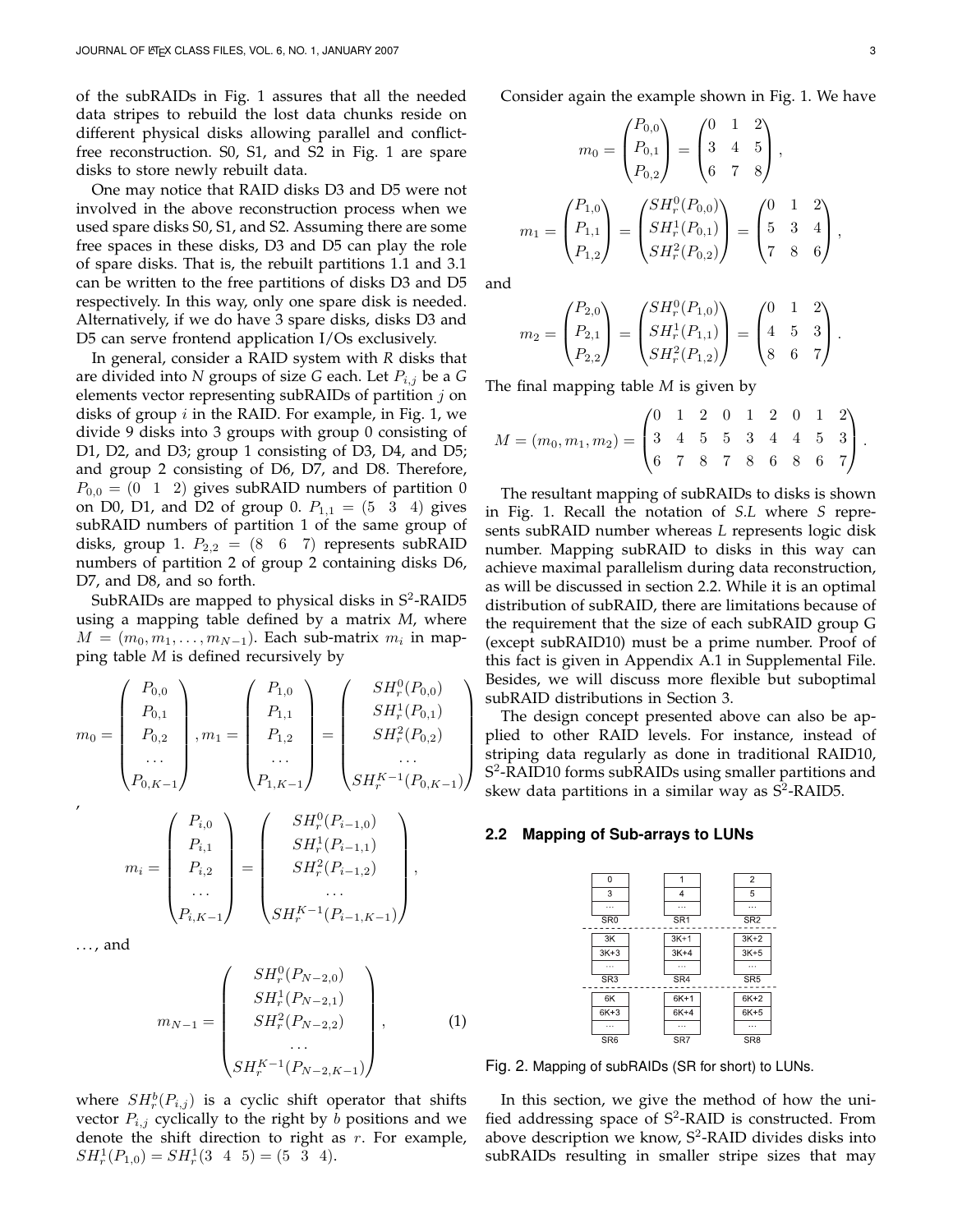adversely affect overall I/O throughput during normal data services. However, such performance impact can be easily eliminated by proper mapping of LUNs seen by clients to the  $S^2$ -RAID storage system.

Fig. 2 shows an example of mapping of subRAID to user LUNs allowing the same level of parallelism as the traditional RAID. This mapping is based on the  $S^2$ -RAID shown in Fig. 1. Suppose each subRAID can hold *K* units of data. Users' data will be stored on the first three subRAIDs, SR0, SR1, and SR2, first. We store data units 0, 1, 2 on SR0, SR1, and SR2, respectively. Each of these three data units is composed of two data chunks and one parity chunk to be stored on three separate physical disks (refer to Fig. 1). The three data units together form a stripe as seen by storage users across the three subarrays. As a result, the 3 data units are physically stored on 9 disks. This organization is similar to RAID5+RAID0 or RAID50.

After the first three subRAIDs are filled up with *K* data units each, we move on to the next three subRAIDs, SR3, SR4, and SR5 starting from data unit 3*K* as shown in Fig. 2. The same process repeats until all the three subRAIDs are filled out. After that, we move on to the next three subRAIDs and so forth. This mapping ensures that storage users see the  $S^2$ -RAID in the same way as the original RAID in terms of data striping and parallel disk accesses. All the subRAID partitions and data mappings are done transparently to users at lower storage level.

However, there is an additional storage overhead brought by  $S^2$ -RAID to store additional parity blocks. For the example in Fig.  $1, S<sup>2</sup>$ -RAID5 requires one parity chunk for every two data chunks because the subRAID size is three. The original RAID, on the other hand, needs 1 parity chunk for every 8 data chunks because the stripe size is 8 plus one parity. Such additional overhead can be easily justified with increased disk volume that is very inexpensive and the increased importance of data reliability and availability.

## **2.3 Reliability of S**<sup>2</sup> **-RAID5**

While each subRAID5 in S<sup>2</sup>-RAID5 provides fault tolerance in the same way as traditional RAID5, as a whole storage system our  $S^2$ -RAID5 can tolerate multiple disk failures in many cases. This is an extra benefit that S<sup>2</sup>-RAID5 architecture offers in addition to the high reconstruction performance when disk failures occur.

Fault tolerance of multiple disk failures of S<sup>2</sup>-RAID5 can be achieved because of the fact that every stripe is stored across different groups. Lost data in any group can be reconstructed from remaining groups. As a result, even all *G* disks failed in the same group, their data can be reconstructed from remaining *N−*1 groups. Therefore, S 2 -RAID5 can tolerate up to *G* disk failures provided that all these failures happen to be in the same group.

Although data reconstruction of multiple failed disks may take longer time than that of single disk failure, it is expected that the probability of simultaneous failures of multiple disks is small. However, our experiments have shown that the reconstruction time of three disk failures is comparable to the reconstruction time of single disk failure of traditional RAID5 and RAID50. Substantial shorter reconstruction time have also demonstrated the superb advantage of our  $S^2$ -RAID5 to minimize data loss. Therefore, we claim that our  $S^2$ -RAID5 provides much higher reliability than traditional RAID systems.

# **3 S**<sup>2</sup> **-RAID5 EXPANSION STRATEGY**

As we can see from the reconstruction process, conflictfree parallel operations in S<sup>2</sup>-RAID5 require extra spare disks, and thereby give rise to high hardware cost. Furthermore, strictly conflict-free constraints the RAID system to only a limited number of configurations. To generalize  $S^2$ -RAID5 to more configurations, this subsection presents several methods that can configure a general S<sup>2</sup>-RAID5 flexibly although they are not the optimal solutions. Storage designers can exercise tradeoffs between high reconstruction performance and low cost in S<sup>2</sup>-RAID5 configurations by tuning subRAID size and the number of disk partitions. Besides, we also propose the layout of  $S^2$ -RAID10 in Appendices A.2 and A.3, and their evaluations in Appendix C.4 in Supplemental File.

#### **3.1 Conventional Data Layout Strategy**

The following example illustrates one method of generalizing  $S^2$ -RAID5 with  $R = 16$ . Since *R* is in the range of  $3<sup>2</sup>$  and  $5<sup>2</sup>$ , the matrix layout of these disks can adopt the final mapping table of  $G = 5$ . And 25 disks are divided into five groups as shown in Fig. 3. Then we can generate four matrixes  $m_1$ ,  $m_2$ ,  $m_3$ , and  $m_4$  based on the initial matrix  $m_0$  and have 25 subRAIDs in total. The first sixteen columns of the mapping table can be used as the layout of  $R = 16$ . As we can see from the figure, the layout of  $R = 16$  is composed by different sizes of subRAIDs. For example, the size of subRAID 0 is four and subRAID 1 is formed by three partitions. Even though the layout of  $R = 16$  goes against the principle of *G* being a prime number, this hybrid subRAIDs still have the parallel reconstruction characteristic.

Considering the data layout of  $R = 12$  as shown in Fig. 3, one can see that only a few subRAIDs can be built (e.g., subRAID 0, subRAID 15 etc.). But for subRAID 10 or subRAID 17, only two partitions are available with the least disk number equaling 3 for RAID5. Similar limitations are also found in the case of  $R = 13$  and  $R = 14$  and the alternative solution will be discussed below.

Generally, the number of disks, *R*, should meet the conditions of  $G_a^2 < R \le G_b^2$  and  $R \ge 3 \times G_b$ , where  $G_a$ and *G<sup>b</sup>* must be prime numbers. And the final mapping table of *R* disks is the first *R* columns of the table *Mb*, which is generated by Equation (1). The reason why *R* must meet the criterion  $R \geq 3 \times G_b$  is that each subRAID has at least 3 disks to build a standard RAID5 level. If this criterion is not met, some disk space will be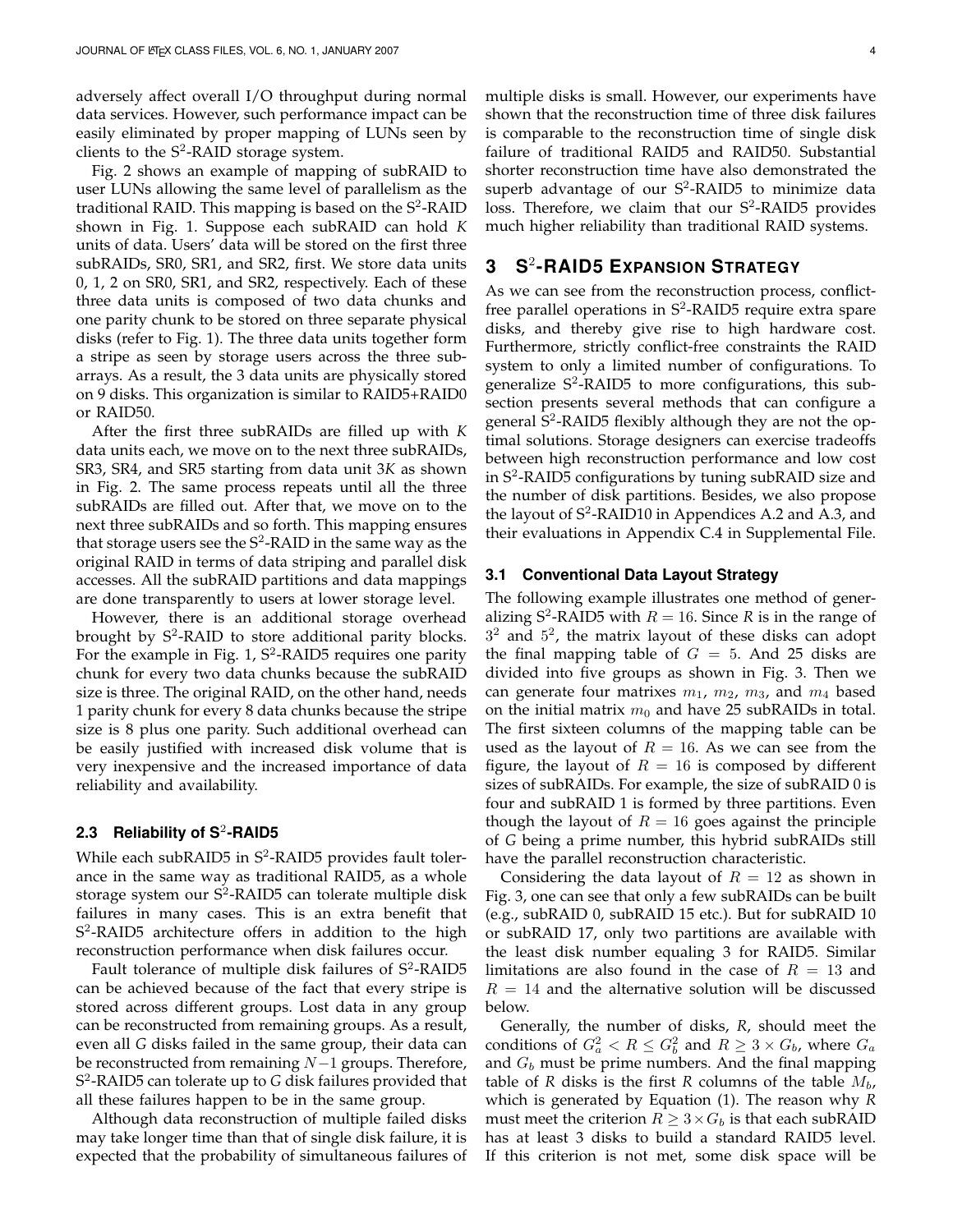

Fig. 3. Data layouts of S<sup>2</sup>-RAID5 with  $R = 16$  and  $R = 12$ .

wasted since some disk partitions can not be used in constructing subRAIDs.

#### **3.2 Compromise Data Layout Strategy**

```
\mathbf{I}\mathbf{I}\mathbf{I}\mathbf{I}\left(12 - 13 - 14 - 15 + 13 - 14 - 15 - 12 + 14 - 15 - 12 - 13 + 15 - 12 - 13 - 14\right)(0 \t1 \t2 \t3 \t1 \t0 \t1 \t2 \t3 \t1 \t0 \t1 \t2 \t3 \t1 \t0 \t1 \t2 \t3)8-9-10-11+10-11-8-9+8-9-10-11+10-11-8-9#
#
4 5 6 7 7 4 5 6 6 7 4 5 5 6 7 4
                    12 columns
```


Of course, the above strategy is not applicable to all values of *R*. For instance, if *R* equals 12 shown in Fig. 3, even though *R* satisfies the constraint condition  $(G_a^2 < R \le G_b^2)$ , some subRAIDs may not be constructed. In order to deal with special case like this, we give the tailored layouts for 12, 13, and 14 disks using the layout of  $G = 4$  in this section. The configuration process is also based on Equation (1). As seen from Fig. 4, the mapping table of  $G = 4$  does not satisfy conflict-free requirements (e.g., partitions 4 and 12 in  $m_0$  and  $m_2$ respectively). To construct the parallel data layouts of 12-14 disks, we present a tradeoff layout based on the distribution of  $G = 4$ . Take the layout of  $R = 12$  as an example, we give an optimized solution by erasing the third and fourth rows and select the first twelve columns to form the final distribution of  $R = 12$ . And then the degree of parallelism drops to 2. When the number of disks R equals to 13 or 14, accordingly the data layouts also take the mapping table shown in Fig. 4 with  $\beta = 2$ .

Considering the criteria of  $S^2$ -RAID5 layout, there is no reasonable solution for the layouts of 10 and 11 disks either conventional data layout in Fig. 3 or compromise way in Fig. 4 due to their low space utilization. We believe that  $S^2$ -RAID5 is not suitable to the layouts of 10 and 11 disks and using the layout of  $R = 9$  is a good choice for them.

#### **4 EVALUATION METHODOLOGY**

This section presents our experimental settings and methodology that we use to study quantitatively the performance of S<sup>2</sup>-RAID. We also have implemented another baseline Parity Declustering [7], [8] prototype on Linux OS and an existing RAID architecture that share similar characteristics to  $S^2$ -RAID. The details of these two prototypes can be found in Appendix B. in Supplemental File.

#### **4.1 Experimental Settings**

The prototype  $S^2$ -RAID is installed on a storage server that is embedded in iSCSI target. Storage client is connected to the storage server using a gigabit Ethernet switch. The storage server and client have the similar settings, including operating system (Fedora 14 with kernel-2.6.35), and 8GB DDR3 memory. We use 2 HBA cards in the server to house 15 disks and the details of software and hardware in the server and client are listed in Appendix C.1. The *chunk size* and *speed limit min* in evaluations are set to 64KB and 8MB/s respectively.

In our experiments, all I/O requests are generated from client by replaying real world I/O traces. The trace replay tool is *btreplay* that replays traces at block level. As results of the replay, I/O requests are generated to the storage server in the form of iSCSI requests.

For performance comparison purpose, some baseline RAID layouts are built on the same testing environment:

- 1) RAID5: RAID5 is configured by MD with 8 data disks and one parity disk. For a fair comparison, S 2 -RAID5 takes the same settings as RAID5.
- 2) Parity Declustering (PD for short): The second baseline is one type of 9-disk PD based on the block design shown in Appendix B.2. All settings are also the same as  $S^2$ -RAID5 and an extra mapping table is used for this layout.
- 3) 9-disk RAID50: The third baseline is a hybrid RAID assembled with RAID5 and RAID0 since the current MD release does not support RAID50 directly. One RAID0 is composed of three RAID5s, and each RAID5 is rebuilt by three disks. This alternative scheme maintains parallel reconstruction feature.
- 4) 12-15 disks RAID50: The last one is the RAID50 setting scheme for 12-15 disks. Each RAID50 is organized as follows: four RAID5s and each consists 3 or 4 disks for 12, 13, and 14 disks RAID50, respectively; five RAID5s for 15-disk RAID50, and each consists of 3 disks.

Moreover, our experiments assume one spare disk unless otherwise specified. Parallel reconstruction is realized by writing rebuilt data into the spare disk and available partitions on other data disks that are not involved in the reconstruction.

#### **4.2 Workload Characteristics**

The I/O traces used in our evaluations are obtained from the following three sources: Storage Performance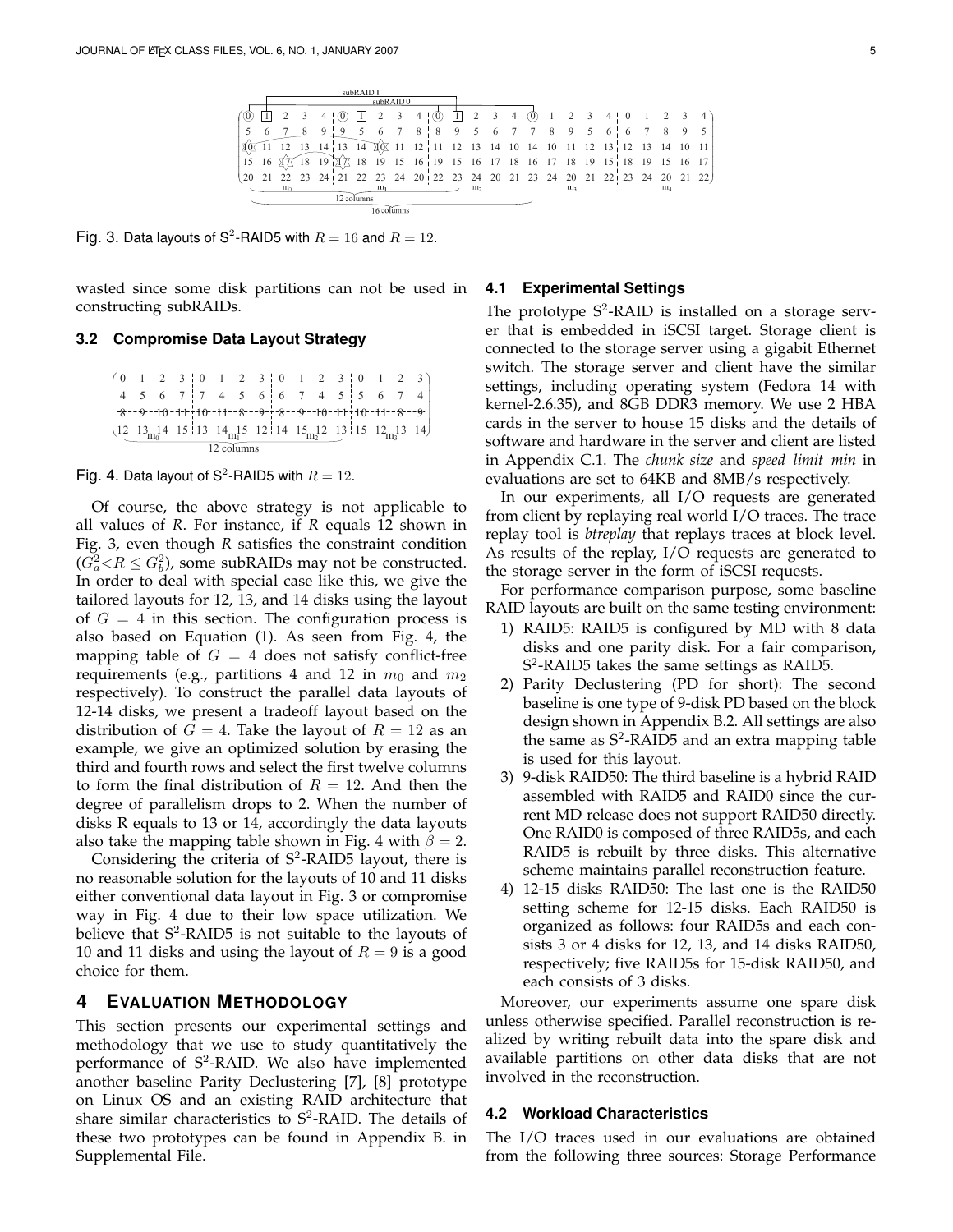Council, Microsoft Research, and multimedia server. The details of these traces are described below:

Three traces, Financial-1 (Fin1), Financial-2 (Fin2), and Websearch2 (Web), come from SPC traces [4], [17]. Among them, Fin1 and Fin2 were collected from OLTP applications in a financial institution. Web trace was collected from a search engine thus all I/Os are read requests.

The Usr and Rsrch traces were collected from LVMs in user home directory and research projects servers in Microsoft Research over a week, and only LVM0s of Usr and Rsrch are used in our evaluations. Their characteristics and details can be found in [15].

The last one that drives our experiments is the multimedia trace (MM). We setup a trace collector in a multimedia server under temporary authorization, which provides multimedia sharing services to an entire university campus. The traced period was about 8 hours starting from 16pm GMT-8 on March 9, 2013.

TABLE 2 Traces Characteristics.

| Traces    | Write Ratio | Ave Req Size:KB | <b>Total Req</b> |
|-----------|-------------|-----------------|------------------|
| Rsrch     | 90.68%      | 9.14            | 1, 433, 655      |
| Fin1      | 76.84%      | 3.38            | 5, 334, 987      |
| Usr       | 59.58%      | 23.21           | 2, 237, 889      |
| Fin2      | 17.65%      | 2.39            | 3, 699, 195      |
| Web       | $0\%$       | 15.07           | 4, 579, 809      |
| <b>MM</b> | $0\%$       | 64              | 3, 976, 436      |

Table 2 summaries I/O traces used in our experiments. Rsrch trace has the highest write ratio, followed by Fin1, Usr and Fin2. While the traces of Web and MM are two different types of read-intensive applications, with MM trace having the largest request size of 64KB and mostly sequential read I/Os.

## **5 NUMERICAL RESULTS AND DISCUSSIONS**

Using our prototype implementation and the experimental settings described in the previous sections, we measure the performance of  $S^2$ -RAID as compared to other RAID layouts. In order to have enough confidence on our numerical results and eliminate any discrepancy caused by different runs, we carry out 4 independent runs for each set of results and report the average across the 4 runs. To make the large number of experiments manageable with long traces (e.g., Microsoft traces for Usr and Rsrch are 168 hours long), we speedup the replay of traces by 16*×* for traces Fin1, Fin2, Web, and MM; and by 32*×* for traces Usr and Rsrch. Furthermore, we assume the volume of each disk to be 10GB. All experimental results are recorded and analysed in the storage server.

## **5.1 S**<sup>2</sup> **-RAID5 Performance under One Disk Failure**

Our first experiment is to evaluate the reconstruction performance under one disk failure. All four RAID layouts are configured using 9 disks. We then artificially make one disk fail and activate RAID reconstruction to recover data on failed disk.



Fig. 5. Data reconstruction times of different RAID layouts for different I/O traces.

Fig. 5 shows the results of reconstruction time of four different RAID layouts for different I/O traces. As we can see from the figure,  $S^2$ -RAID5 speeds up the online reconstruction process by a factor of 3 compared to RAID5 and RAID50. Compared to PD, S<sup>2</sup>-RAID5 doubles the speed of reconstruction. These dramatic speedups can be attributed to the conflict-free parallel reconstructions of subRAIDs. Recall Fig. 1 where subRAIDs 1, 3, and 8 can be reconstructed in parallel without conflict when physical disk D4 failed. For the traditional RAID5, on the other hand, failed disk is rebuilt only one data chunk at a time using remaining chunks of each stripe residing on good disks. Therefore, S 2 -RAID5 can clearly speed up the reconstruction process. Because the stripe width of RAID50 is narrow, the reconstruction process is limited to a smaller number of disks even though this parallel processing is possible. As a result, RAID50 has a close performance to traditional RAID5.

From our experiments, we observed that PD has high rebuilding bandwidth compared to RAID5 due to its stripe width. Parallel reconstruction in PD can be used to accelerate reconstruction process between different reconstruction requests. However, there are many reconstruction request conflicts among different requests during reconstruction for the failed disk. Moreover, as seen from the layout of PD, all reconstruction requests to each physical disk read only one chunk after every three chunks, which may cause more head movements and thus give an impact on reconstruction performance. Therefore, PD takes much longer time than  $S^2$ -RAID5. We also noticed that the reconstruction time of different RAID layouts is very close under different traces. The reason is the rate-limiting mechanism in Linux software RAID. When we set the reconstruction parameter *speed limit min* to a fixed value, the speed of reconstruction is always maintained at this value as long as the frontend I/O request remains. This limitation is gone when we perform offline reconstruction, in which case all RAID layouts have shorter reconstruction time. And the time reductions of offline reconstruction from those of online reconstruction are 88.17%, 86.21%, 92.68% and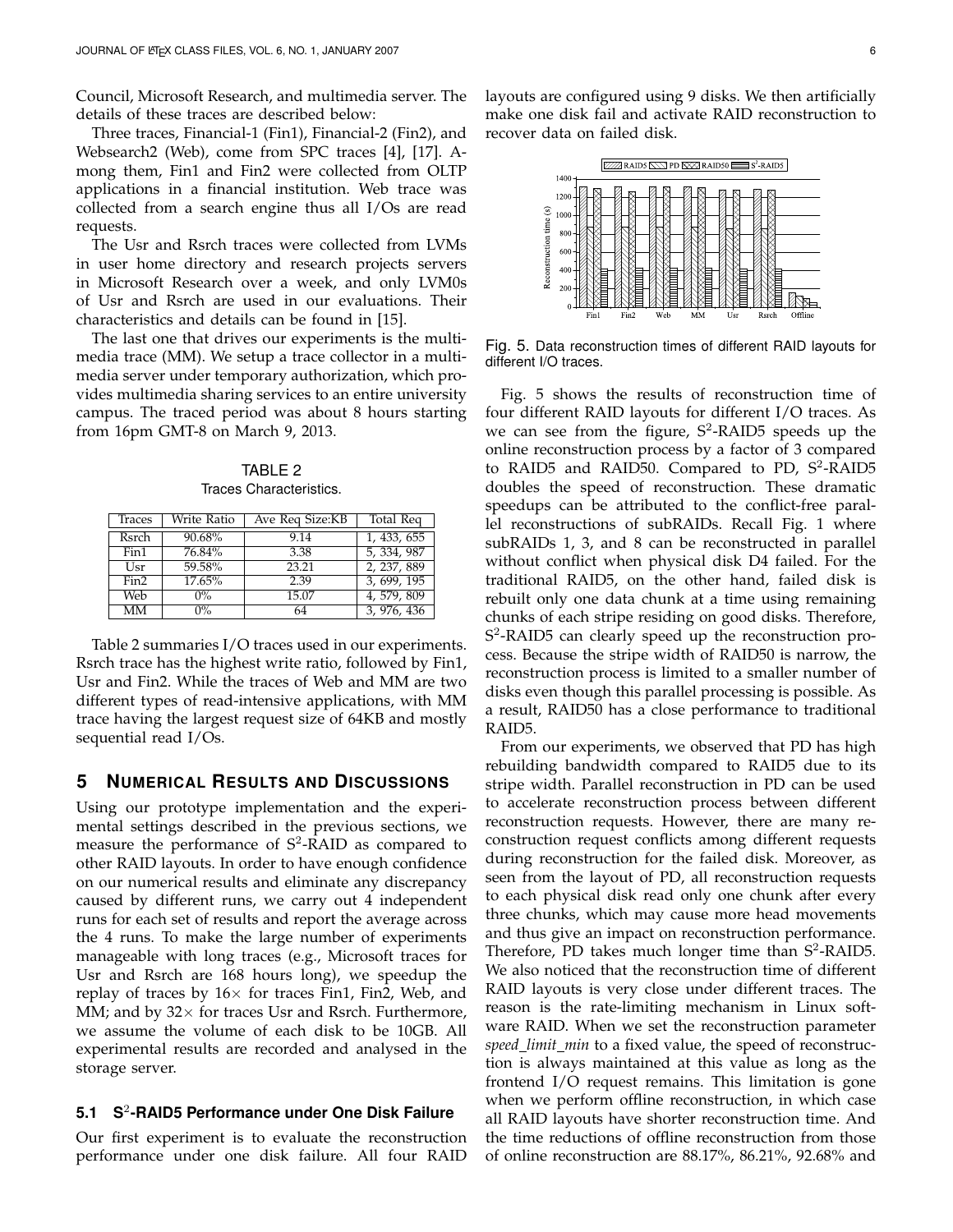88.02% for RAID5, PD, RAID50, and S<sup>2</sup>-RAID5 respectively, as shown in Fig. 5.



Fig. 6. Frontend production I/O response times while data reconstruction is in progress.

If data reconstruction is done online while frontend production I/Os are still being served, another interesting performance measure is the average I/O response time. Fig. 6 shows the results of frontend performance among different RAID layouts under the same set of I/O traces. It can be seen that compared to RAID50, the performance of S<sup>2</sup>-RAID drops by approximately 19.56% on average under six traces, especially for the read-intensive traces Web and MM, up to 32.48% and 30.89% respectively. Likewise, the similar trend was also observed with PD. By contrast, S<sup>2</sup>-RAID5 outperforms RAID5 under write-intensive traces Rsrch, Fin1, and Usr with approximate improvements being 50.77%, 28.91%, and 49.37%, respectively. However, S<sup>2</sup>-RAID performance drops as the read/write ratio increases. Careful analysis of the RAID structures unveiled two main reasons for the write and read performance difference as summarized below.

First of all, we noticed that  $S^2$ -RAID5 shows better performance for high write ratio. The reason is the less I/O required when an I/O request is to perform a write to the *failed disk*. S<sup>2</sup>-RAID5 only needs 1 read I/O to compute parity and 1 write I/O for parity update while traditional RAID5 needs 7 read I/Os to compute new parity and 1 write I/O for parity update. Since there are extensive small writes in the traces,  $S^2$ -RAID5 shows much better performance.

The write pattern of RAID50 is similar to that of S 2 -RAID5 for one stripe, but RAID50 has a lighter reconstruction workload, compared to RAID5 and S<sup>2</sup>-RAID5. Because the reconstruction process in RAID50 is limited at a small number of disks, 3 disks in this case. That is, only 3 disks are dedicated to the reconstruction process while the remaining 6 disks in other two RAID5 groups are mainly in charge of responding frontend I/O requests in parallel. Therefore, RAID50 shows fairly good performance under all traces.

PD also has a lighter reconstruction workload than RAID5 and S<sup>2</sup>-RAID5. But PD causes more I/O conflicts for disks among stripes since many stripes share the same disk and the large write I/O requests (e.g., Rsrch and Usr traces) may give rise to access conflicts further. Moreover, all reconstruction requests to each disk in PD only read one chunk after every three chunks, which

would cause more head movements and has an impact on frontend performance.

Secondly,  $\bar{S}^2$ -RAID5 shows slight performance degradation for high read ratio. From the descriptions of  $S^2$ -RAID5, we know that there are 8 disks involved in reconstruction, with 6 disks for reading and 2 disks for saving rebuilt data. Considering another fact that the capacity of parity data in  $S^2$ -RAID5 occupies a third of whole RAID size in total. Therefore, the handling of frontend read requests may need more disk I/Os to get same amount of data compared with RAID5. For instance, if a read I/O requests 8 chunks of data, one stripe read operation completes the read I/O in a 9-disk RAID5. However, in S<sup>2</sup>-RAID5, at least two stripe read operations are required, the first reads 6 chunks of data and the second reads the remaining 2 chunks. PD and RAID50 would behave similarly to  $S^2$ -RAID5 for such large read I/Os, although PD and RAID50 show better frontend performance than RAID5 and  $S^2$ -RAID5 due to their lighter reconstruction workloads than RAID5 and S 2 -RAID5.

Additional experiments driven by standard benchmarks are shown in Appendices C.2 and C.3.

## **5.2 S**<sup>2</sup> **-RAID5 Performance in Normal Mode**



Fig. 7. Comparisons of performance in normal mode under different RAID layouts.

In order to see how  $S^2$ -RAID5 performs while no reconstruction is being done, we have also measured I/O performances of four RAID layouts under normal working conditions. The results are shown in Fig. 7 in terms of user response time and I/O throughput driven by six I/O traces. As we can see from the Fig. 7(a), traditional RAID5 shows large average user response time for the write-intensive applications due to its large stripe width. With large stripes, most of write I/Os in the traces become small writes giving rise to readmodify-write penalty and 4 disk operations for each such small write in RAID5. While the other three RAID layouts with only 3 disks in each sub-array, make most small writes in the traces be treated as read-reconstructwrite eliminating one additional disk read for parity computation.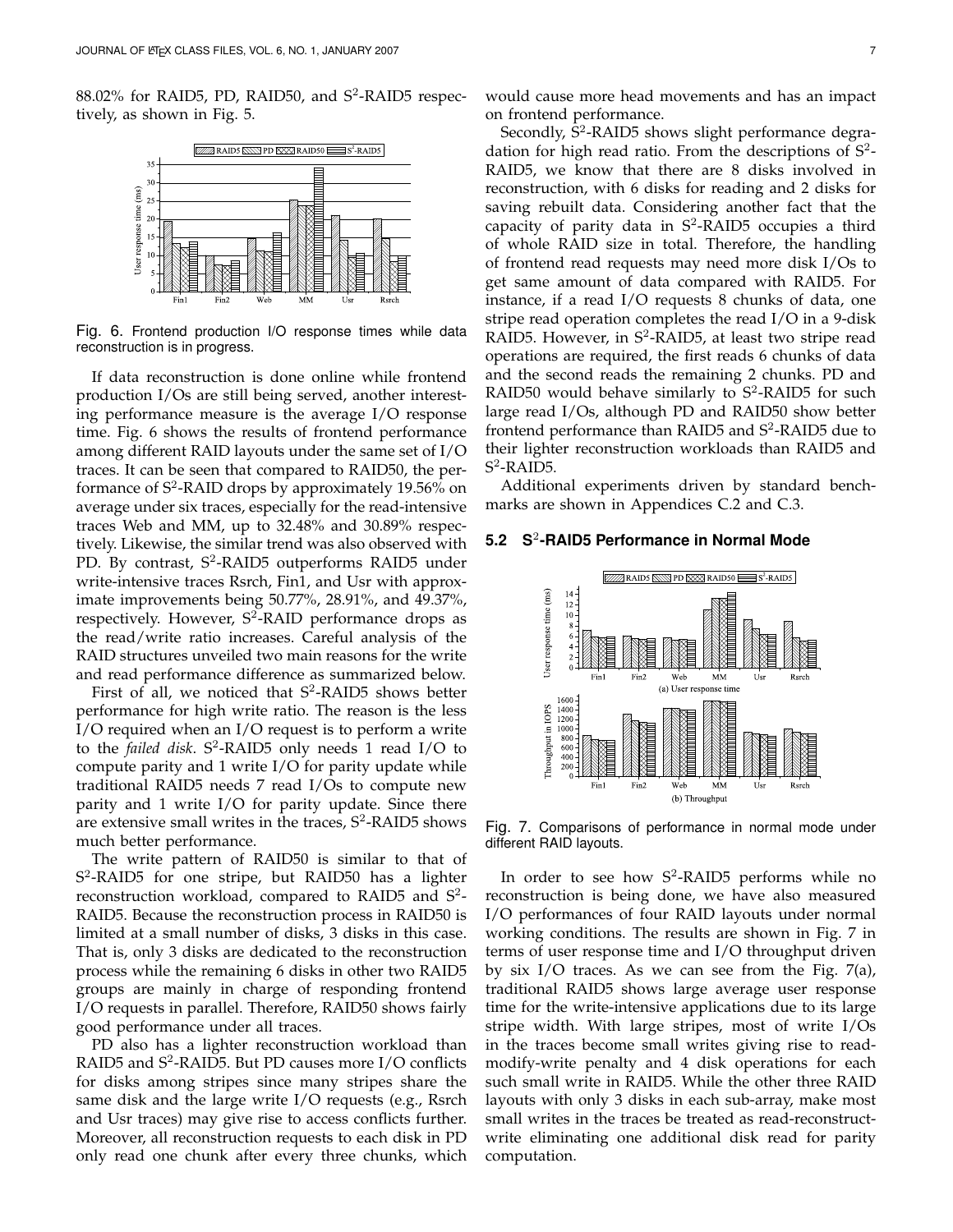For traces with most large sequential read I/Os, traditional RAID5 performs well because of large stripes allowing high degree of parallelism among disks in the array. In this case, S<sup>2</sup>-RAID5 suffers from slightly larger average user response time than those of PD and RAID50 under MM trace.

The main reason is the different implementations between  $S^2$ -RAID5 and other three RAID layouts.  $S^2$ -RAID is based on an open source iSCSI target located at the top of MD, and all subRAIDs are remapped into a uniform LUN based on mapping in Fig. 2. There is a request handling mechanism in iSCSI target, that is, all requests are handled via 8 parallel threads and every thread does one request with synchronous mode, which also limit the parallelism between subRAIDs. While the other three RAID layouts are all based on MD, in which many special parallel optimizations are taken for large sequential read requests such as asynchronous requests and so on. Therefore,  $S^2$ -RAID5 suffers from a performance disadvantage compared to other RAID layouts under MM trace.

Fig. 7(b) shows the I/O performance of four RAID layouts under the open-loop mode (set the parameter "-N" *-no-stalls* in *btreplay* tool). One can see that, PD, RAID50, and  $S^2$ -RAID show the similar performance due to their similar stripe structures, with less than 4 percent difference, while RAID5 achieves higher throughput than them under all traces. Especially for the writeintensive applications, this superiority is more significant. The reason is the high ratio of write combining for the same stripe in RAID5 since small write I/Os (see characteristics of Fin1 and Fin2 in Table 2) are more likely to be.

## **5.3 S**<sup>2</sup> **-RAID5 Expansion Capabilities**

Because of slot limitation of hardware, we only choose 12, 13, 14, and 15 disks to evaluate performance of the suboptimal S<sup>2</sup>-RAID5 under one disk failure. Their layouts adopt the principles presented in Section 3.1. And the layouts of 12, 13, and 14 disks are based on the optimized descriptions of Fig. 4, while the layout of 15 disks takes the standard mapping table in Fig. 3. By contrast, traditional RAID5 and RAID50 are our baselines due to their flexible configurations and we omit the PD for its complex layout. As shown in Fig. 8(a), S<sup>2</sup>-RAID5 speeds up reconstruction time by a factor of 2, 2, 2, 5 for 12, 13, 14, and 15 disks respectively over RAID5 and RAID50. Recalling the parallelism degree *β* for the layouts in Fig. 3 and Fig. 4, the improvements of these four layouts in  $S^2$ -RAID5 already reach their theoretical values. The results also tell us a fact that the structural difference between the two data layouts may take a significant toll on performance.

Fig. 8(b) shows frontend performance of four data layouts under traces. As we have just seen, S<sup>2</sup>-RAID5 outperforms RAID5 in term of average user response time by up to 62.87%, and all four layouts of  $S^2$ -RAID5



Fig. 8. Effects of number of array disks under three data layouts. Note that all RAID50 setting schemes are based on the descriptions in Section 4.1.

achieve excellent performance under most traces. But for the read-intensive applications, they have shown poor frontend performance, at an average decrease of 27.67% under MM trace. Especially for the layout of 15 disks, there is about 40% decrease. Compared to RAID50,  $S^2$ -RAID5 still shows poor frontend performance, with an average reduction of 17%, 16.9%, 16.57%, and 52.03% for 12, 13, 14, and 15 disks respectively. Besides the reason discussed in the evaluation of 9-disk RAID layouts, another more important reason is the different data layouts between  $12-14$  disks and 15 disks in S<sup>2</sup>-RAID5. For instance,  $S^2$ -RAID5 with 15 disks has higher reconstruction parallelism, and all disks involve in reconstruction, while only 6-8 disks involve for 12-14 disks respectively. Thus, we observed the frontend performance differences between 15 disks and the other three layouts as shown in Fig. 8(b).

Based on the analysis of the results of Fig. 8, we have reasons to believe that the expansion schemes of S<sup>2</sup>-RAID5 trade off frontend performance for faster reconstruction time especially under sequential read applications, in which case using standard  $\overline{S}^2$ -RAID5 layout would be a better option.

# **5.4 S**<sup>2</sup> **-RAID5 Performance under Multiple Disk Failures**

To evaluate the performance of multiple disk failures, we concentrate on RAID50, and compare it with  $S^2$ -RAID5 under multiple disk failures. Fig. 9(a) shows the reconstruction time results of 1-failure, 2-failure, and 3-failure, respectively. S<sup>2</sup>-RAID5 has shown excellent reconstruction performance over RAID50 under one or two disk failures. And the reconstruction time of  $S^2$ -RAID5 becomes longer as the number of disk failures increases. The main reason behind this phenomenon increased amount of the data to be rebuilt. But still  $S^2$ -RAID5 has shown the comparative performance under 3-failure comparing with RAID50 as shown in the figure.

As we expected, there is trade off between reconstruction time and average user response time.  $S^2$ -RAID5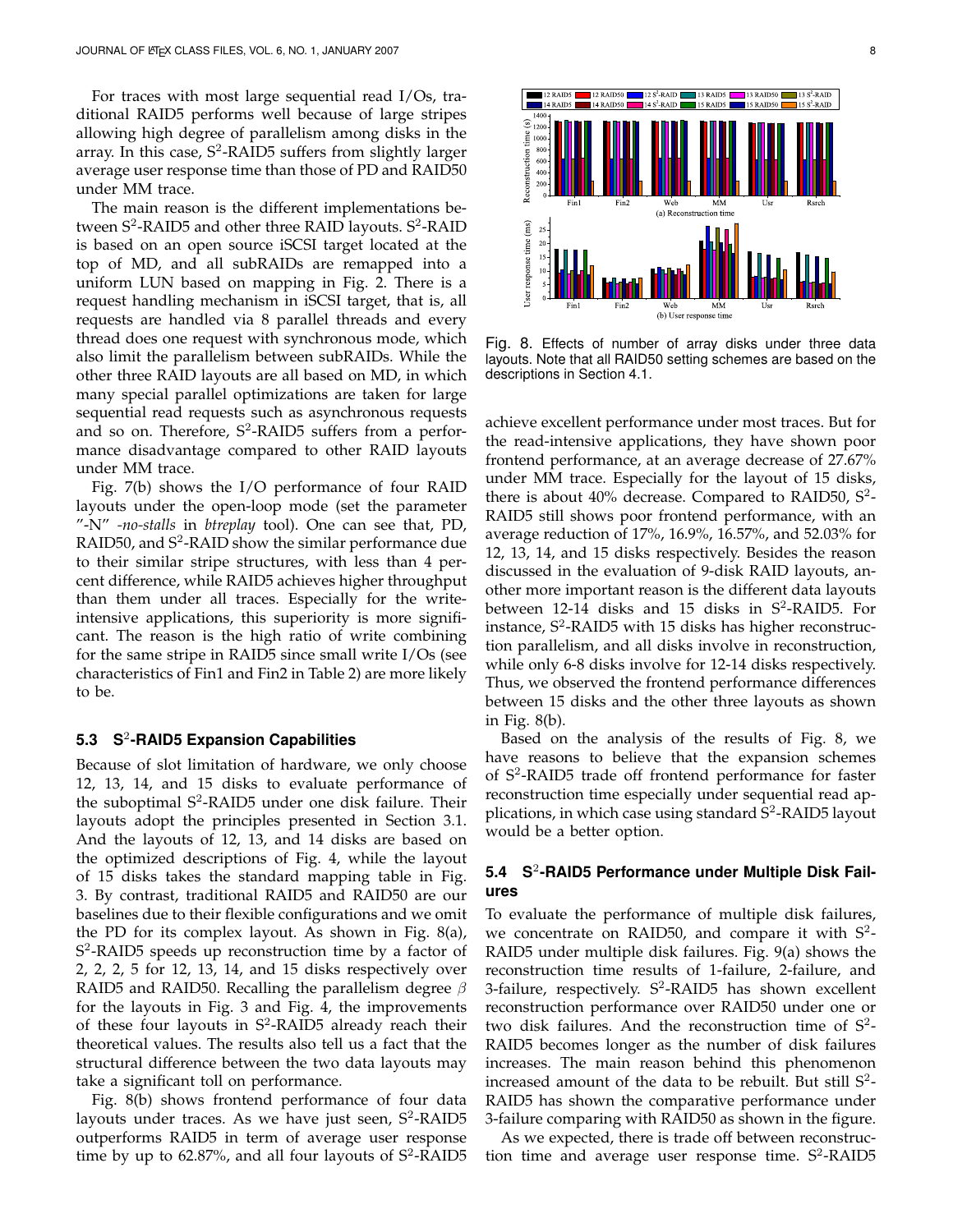

Fig. 9. Comparisons of reconstruction performance with respect to different disk failures.

and RAID50 all show performance degradation in the cases of 2-failure and 3-failure as shown in Fig. 9(b). The frontend performance of S<sup>2</sup>-RAID5 is slightly slower under 2-failure and 3-failure, decreased by the average of 13.87% and 4.1%, respectively as compared with that of RAID50. Especially in the case of 3-failure, the decline of S<sup>2</sup> -RAID5 is not so sharp, and the reason behind this is that the all available disks are more busy with faster reconstruction for both RAID layouts. After all, a series of experiments have demonstrated the excellent reconstruction performance of  $S^2$ -RAID5 under most applications, with slight sacrifice of frontend performance during online reconstruction.

#### **6 RELATED WORK**

**Data layout**: There have been several approaches to improving RAID performance by means of data layouts [5], [8], [9], [12]. A Parity Declustering layout was proposed by Muntz and Lui [12] to utilize as few disks as possible in data reconstruction so that the rest of the disks can serve frontend requests resulting in improved reconstruction time and user response time. Holland and Gibson [7], [8] have implemented and analysed this layout, and extended it to the Panasas file system [14], [24]. Some optimizations for Parity Declustering layout [1], [2] focus on how to build data layouts that meet the six layout goals proposed by Holland and Gibson [8].

There are several differences between Parity Declustering and S<sup>2</sup>-RAID5. Firstly, Parity Declustering needs a mapping table to handle block requests while the mapping of S<sup>2</sup>-RAID5 is the same as traditional RAID. The S<sup>2</sup>-RAID5 mapping structure has been established during the RAID initialization as described in section 2.2. Secondly, Parity Declustering can recover single disk failure, and multiple disk failures do not result in data loss in some cases. Finally, reconstruction threads in Parity Declustering have inevitable I/O conflicts while S 2 -RAID5 is conflict-free.

There are also existing works on selecting appropriate data organizations stored in RAID systems according

to workload characteristics or application scenarios. By applying different strategies that adapt to different workloads, I/O performance can be improved such as HP AutoRAID [25], Muti-tier RAID [13], Two-tiered Software Architecture [18], Muti-partition [22] and so on. Tsai and Lee [22] presented a new variation of RAID organization, Multi-partition RAID (mP-RAID), to improve storage efficiency and reduce performance degradation when disk failures occur. Their Multi-partition data layout is similar to what we referred to as subRAID. The key difference between mP-RAID and  $S^2$ -RAID is that  $S^2$ -RAID ensures that any two subRAIDs share no more than one disk. This property is important to allow conflict-free parallel reconstruction of RAID after a failure.

**RAID Reconstruction**: Realizing the importance of shortening the "window of vulnerability", there is a great deal of research reported in speeding up RAID reconstruction through exploiting workload characteristics [3], [10], [20], [21], [26], data or parity reorganization [11], [27] and system structures [19]. Wu et al. [26] proposed a surrogate RAID approach in their WorkOut that saves hot and popular data and rebuilds highly popular data units prior to rebuilding other units when a disk failed. The merit of this approach is that it not only reduces online reconstruction time but also the user average response time.

Similar in spirit, Menon and Mattson [11] proposed a technique called distributed sparing that makes use of parallel spare disks to improve RAID performance. The objective of this work is to utilize otherwise unused spare disks in the system. Spare disk is dispersed to the data disks of the RAID, which can achieve good access performance and also speed up data reconstruction. The difference is that  $S^2$ -RAID makes use of multiple sub-RAIDs to read in parallel and performs write operations to the spare disks that are not involved in reading during reconstruction.

# **7 CONCLUSIONS**

In this paper, we have presented a new disk array architecture, S<sup>2</sup>-RAID, for the purpose of fast data reconstruction in case of disk failures. The idea is to partition large disks into smaller logic disks to form sub arrays. The sub arrays are skewed among the physical disks in such a way that reconstruction can be done in parallel and conflict free. By making use of multiple spare disks that consist of either physical spares or available disk space on data disks,  $\bar{S}^2$ -RAID substantially speeds up RAID reconstruction time. A prototype  $S^2$ -RAID has been built in the iSCSI target to measure the performance of the RAID architecture. Numerical results using real world I/O traces show that S<sup>2</sup>-RAID improves RAID reconstruction time by a factor of 2 to 4, compared to the other three RAID layouts. The frontend I/O performance during online RAID reconstruction is comparable to the baseline of traditional RAID5. There is a good tradeoff for S<sup>2</sup>-RAID between reconstruction and frontend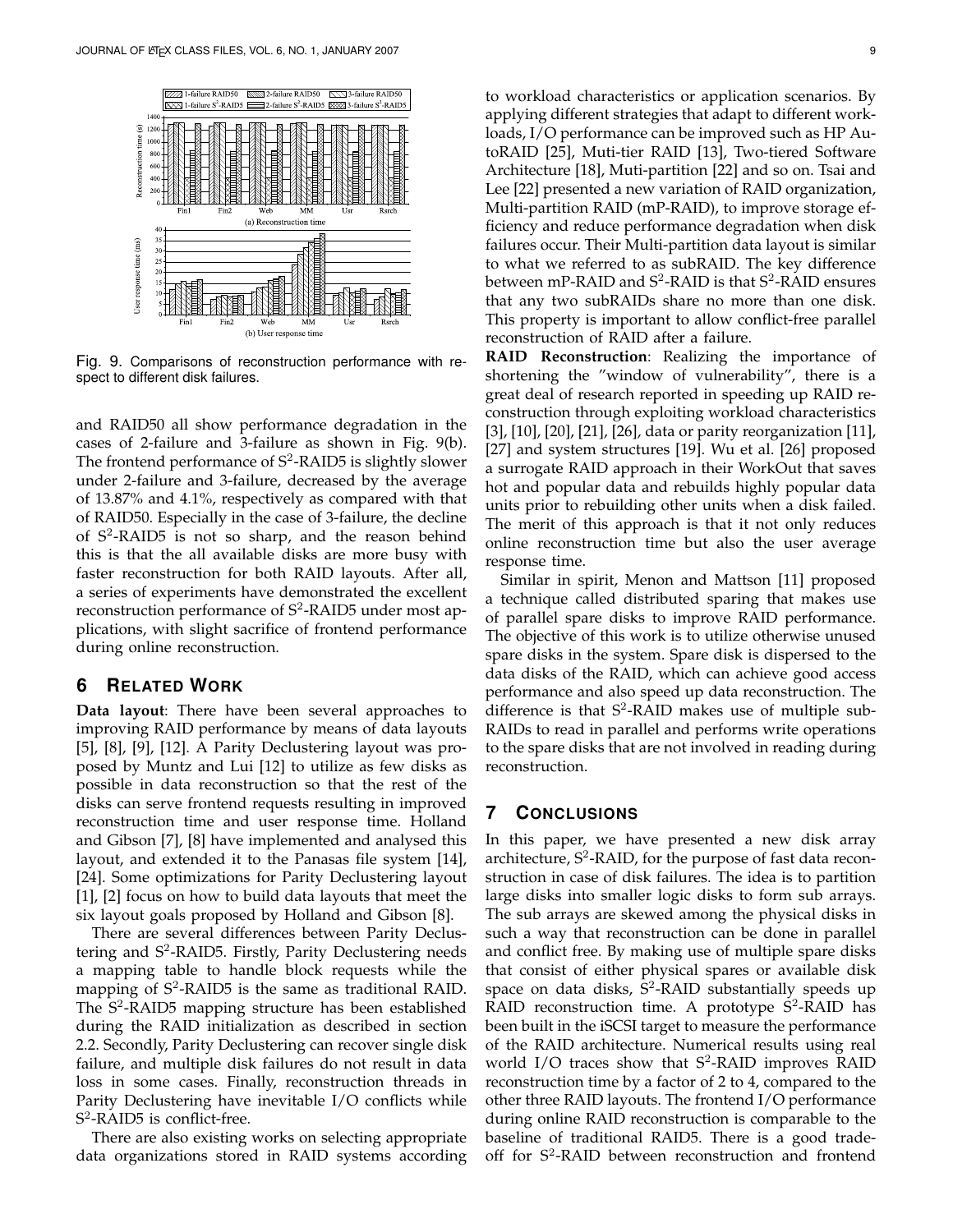performance and the performance evaluations based on measurements have been carried out to demonstrate the superb advantage of S<sup>2</sup>-RAID over existing RAID architectures.

## **ACKNOWLEDGMENTS**

We would like to thank the anonymous reviewers for their valuable insights that have improved the quality of the paper greatly. This work is supported by the National Basic Research Program (973) of China (No. 2011CB302303), the National Natural Science Foundation of China (No. 60933002), and the NSF/CCF #1017177. Any opinions, findings, and conclusions or recommendations expressed in this material are those of the author(s) and do not necessarily reflect the views of the National Science Foundation.

#### **REFERENCES**

- [1] Guillermo A. Alvarez, Walter A. Burkhard, Larry J. Stockmeyer, and Flaviu Cristian. Declustered disk array architectures with optimal and near-optimal parallelism. In *Proceedings of the 25th annual international symposium on Computer architecture*, ISCA '98, pages 109–120, 1998.
- [2] Siu-Cheung Chau and Ada Wai-Chee Fu. A gracefully degradable declustered RAID architecture. *Cluster Computing*, 5:97–105, January 2002.
- [3] Mon-Song Chen, Dilip D. Kandlur, and Philip S. Yu. Optimization of the grouped sweeping scheduling (GSS) with heterogeneous multimedia streams. In *Proceedings of the first ACM international conference on Multimedia*, MULTIMEDIA '93, pages 235–242, 1993.
- [4] Storage Performance Council. Available: http://www.storageperformance.org.
- [5] Zoran Dimitrijević, Raju Rangaswami, and Edward Chang. Preemptive RAID scheduling. Technical Report TR-2004-19, University of California, Santa Barbara, 2004.
- [6] Garth Gibson. Reflections on failure in post-terascale parallel computing(Keynote). In *Proceedings of the 2007 International Conference on Parallel Processing*, ICPP '07, 2007.
- Mark Holland. On-line data reconstruction in redundant disk arrays. *Ph.D. thesis, Carnegie Mellon University*, 1994.
- [8] Mark Holland and Garth Gibson. Parity declustering for continuous operation in redundant disk arrays. In *Proceedings of the 5th international conference on Architectural support for programming languages and operating systems*, ASPLOS '92, 1992.
- [9] Edward K. Lee. Software and performance issues in the implementation of a RAID. Technical Report 894351, University of California at Berkeley, 1990.
- [10] Jack Y. B. Lee and John C. S. Lui. Automatic recovery from disk failure in continuous-media servers. *IEEE Transactions on Parallel and Distributed Systems*, 13(5):499–515, 2002.
- [11] Jai Menon and Dick Mattson. Distributed sparing in disk arrays. In *Proceedings of the 37th international conference on COMPCON*, pages 410–421, 1992.
- [12] Richard R. Muntz and John C. S. Lui. Performance analysis of disk arrays under failure. In *Proceedings of the 16th International Conference on Very Large Data Bases*, VLDB '90, 1990.
- [13] Nitin Muppalaneni and K. Gopinath. A multi-tier RAID storage system with RAID1 and RAID5. In *Proceedings of the 14th International Parallel and Distributed Processing Symposium*, IPDPS '00, pages 663–671, 2000.
- [14] David Nagle, Denis Serenyi, and Abbie Matthews. The panasas activescale storage cluster: Delivering scalable high bandwidth storage. In *Proceedings of the 2004 ACM/IEEE conference on Supercomputing*, SC '04, 2004.
- [15] Dushyanth Narayanan, Austin Donnelly, and Antony Rowstron. Write off-loading: Practical power management for enterprise storage. *ACM Transactions on Storage*, 4(3):10:1–10:23, November 2008.
- [16] David A. Patterson, Garth Gibson, and Randy H. Katz. A case for redundant arrays of inexpensive disks (RAID). In *Proceedings of the 1988 ACM SIGMOD international conference on Management of data*, SIGMOD '88, pages 109–116, 1988.
- [17] UMass Trace Repository. Available: http://traces.cs.umass.edu/index.php/storage/storage.
- [18] Brandon Salmon, Eno Thereska, Craig A. N. Soules, and Gregory R. Ganger. A two-tiered software architecture for automated tuning of disk layouts. In *Proceedings of the 1st Workshop on Algorithms and Architectures for Self-Managing Systems*, pages 13– 18, 2003.
- [19] Muthian Sivathanu, Vijayan Prabhakaran, Andrea C. Arpaci-Dusseau, and Remzi H. Arpaci-Dusseau. Improving storage system availability with D-GRAID. In *Proceedings of the 3rd USENIX conference on File and storage technologies*, FAST '04, 2004.
- [20] Lei Tian, Dan Feng, Hong Jiang, Ke Zhou, Lingfang Zeng, Jianxi Chen, Zhikun Wang, and Zhenlei Song. PRO: a popularity-based multi-threaded reconstruction optimization for RAID-structured storage systems. In *Proceedings of the 5th USENIX conference on File and Storage Technologies*, FAST '07, 2007.
- [21] Lei Tian, Hong Jiang, Dan Feng, Qin Xin, and Xing Shu. Implementation and evaluation of a popularity-based reconstruction optimization algorithm in availability-oriented disk arrays. In *Proceedings of the 24th IEEE Conference on Mass Storage Systems and Technologies*, MSST '07, pages 233–238, 2007.
- [22] Wen-jiin Tsai and Suh-yin Lee. Multi-partition RAID: a new method for improving perform of disk arrays under failure. *The Computer Journal*, 40(1):30–42, 1997.
- [23] Jiguang Wan, Jibin Wang, Qing Yang, and Changsheng Xie. S<sup>2</sup>raid: A new raid architecture for fast data recovery. In *Proceedings of the 2010 IEEE 26th Symposium on Mass Storage Systems and Technologies*, MSST '10, pages 1–9, 2010.
- [24] Brent Welch, Marc Unangst, Zainul Abbasi, Garth Gibson, Brian Mueller, Jason Small, Jim Zelenka, and Bin Zhou. Scalable performance of the panasas parallel file system. In *Proceedings of the 6th USENIX Conference on File and Storage Technologies*, FAST '08, 2008.
- [25] John Wilkes, Richard Golding, Carl Staelin, and Tim Sullivan. The HP AutoRAID hierarchical storage system. *ACM Transactions on Computer Systems*, 14(1):108–136, 1996.
- [26] Suzhen Wu, Hong Jiang, Dan Feng, Lei Tian, and Bo Mao. Work-Out: I/O workload outsourcing for boosting RAID reconstruction performance. In *Proccedings of the 7th conference on File and storage technologies*, FAST '09, 2009.
- [27] Qin Xin, Ethan L. Miller, and Thomas Schwarz. Evaluation of distributed recovery in large-scale storage systems. In *Proceedings of the 13th IEEE International Symposium on High Performance Distributed Computing*, HPDC '04, 2004.
- [28] Qin Xin, Ethan L. Miller, Thomas Schwarz, Darrell D. E. Long, Scott A. Brandt, and Witold Litwin. Reliability mechanisms for very large storage systems. In *Proceedings of the 20th IEEE/11th NASA Goddard Conference on Mass Storage Systems and Technologies*, MSST '03, 2003.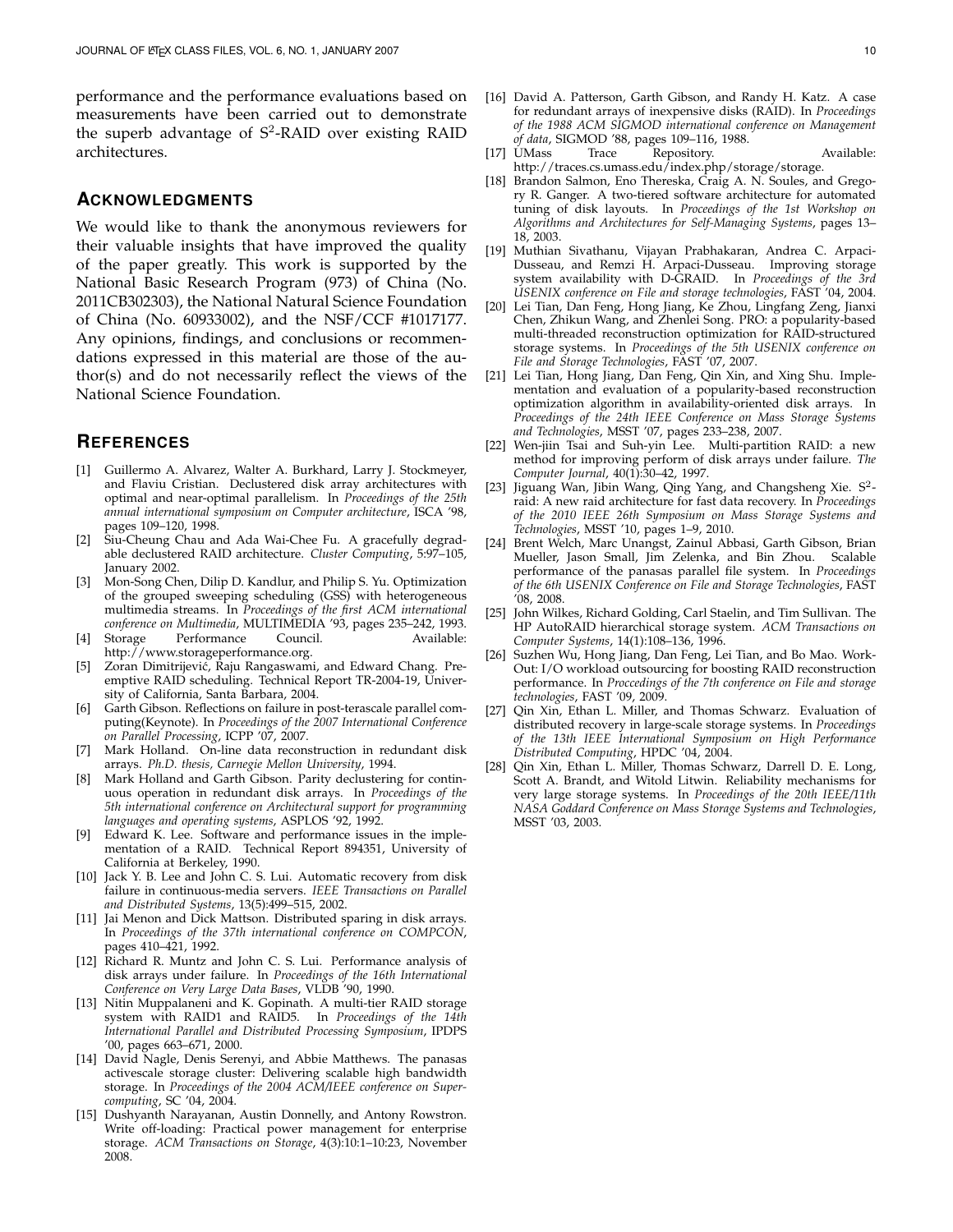

**Jiguang Wan** received the bachelor's degree in computer science from Zhengzhou University, China, in 1996, the MS and PhD degrees in computer science from Huazhong Univerisity of Science and Technology, China, in 2003 and 2007, respectively. He is currently an associate professor at Wuhan National Laboratory For Optoelectronics,Huazhong University of Science and Technology. His research interests include computer architecture, networked storage system, I/O and data storage architectures, parallel

and distributed system.



**Jibin Wang** received the bachelor's degree in computer science from Chengdu University of Information Technology, China, in 2007, the M-S degree in computer science from Huazhong University of Science and Technology, China, in 2010. He is currently working towards the PhD degree in computer science department at Huazhong University of Science and Technology. His research interests include computer architecture networked storage system, parallel and distributed system.



**Changsheng Xie** received the BS and MS degrees in computer science from Huazhong University of Science and Technology, China, in 1982 and 1988, respectively. Presently, he is a professor in the Department of Computer Engineering at Huazhong University of Science and Technology (HUST). He is also the director of the Data Storage Systems Laboratory of HUST and the deputy director of the Wuhan National Laboratory for Optoelectronics. His research interests include computer architecture, disk I/O system,

networked data storage system, and digital media technology. He is the vice chair of the expert committee of Storage Networking Industry Association (SNIA), China.



**Qing Yang** received the BS degree in computer science from Huazhong University of Science and Technology, Wuhan, China, in 1982, the MS degree in electrical engineering from the University of Toronto, Canada, in 1985, and the PhD degree in computer engineering from the Center for Advanced Computer Studies, University of Louisiana, Lafayette, in 1988. Presently, he is a distinguished engineering professor in the Department of Electrical, Computer, and Biomedical Engineering, University of Rhode Is-

land, Kingston, where he has been a faculty member since 1988. His research interests include computer architectures, memory systems, I/O and data storage architectures, storage networking (SAN, NAS, and LAN), parallel and distributed computing (software and hardware), embedded computer systems and applications, computer applications in biomedical systems. He is a Fellow of the IEEE and the IEEE Computer Society and a member of the ACM SIGARCH.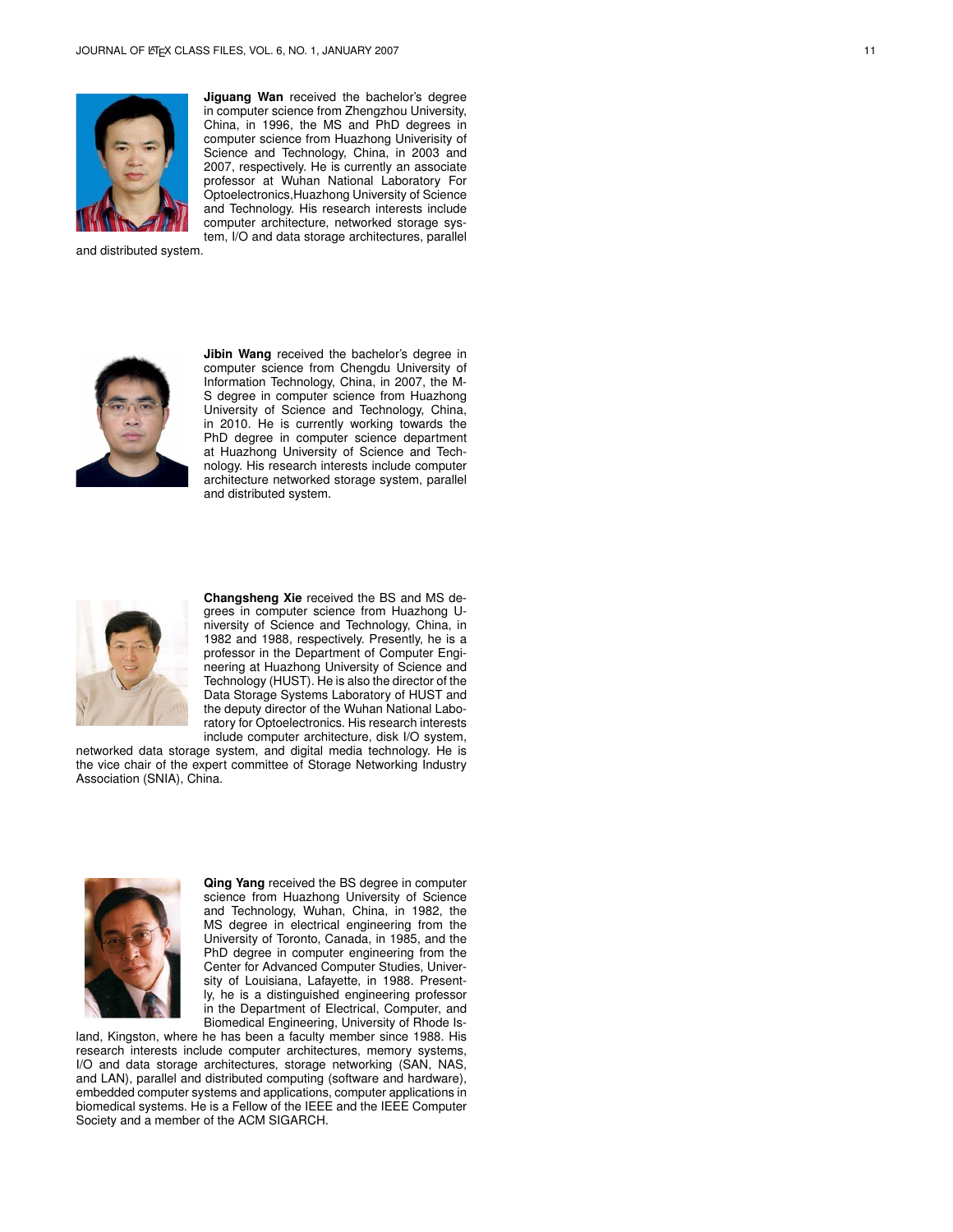# Supplemental File of  $S^2$ -RAID: Parallel RAID Architecture for Fast Data Recovery

Jiguang Wan, Jibin Wang, Changsheng Xie, and Qing Yang, *Fellow, IEEE*

✦

# **APPENDIX A DATA LAYOUT OF S** 2 **-RAID**

#### **A.1 Analysis of Conflict-Free Parallelism**

In this section, we show mathematically that  $S^2$ -RAID can reconstruct data on a failed disk by reading each stripe on good disks in parallel without conflict.

Let  $\mu_{i,0}, \mu_{i,1}, \ldots$ , and  $\mu_{i,G-1}$  be column sets representing elements in the 1*st*, 2*nd*, ..., and *G th* columns of the sub-matrix  $m_i$  respectively. Let  $U_i$  be a vector set representing all column vectors of  $m_i$ . That is,  $U_0 =$  $(\mu_{0,0} \mu_{0,1} \mu_{0,G-1}), U_1 = (\mu_{1,0} \mu_{1,1} \mu_{1,G-1}), ...,$  and  $U_{G-1} = (\mu_{G-1,0}, \mu_{G-1,1}, \mu_{G-1,G-1})$ . Clearly, to realize the conflict-free parallel reconstruction the following two conditions must be satisfied simultaneously,

$$
\begin{cases} \mu_{i,j} \cap \mu_{j,i} = \{e\}, \mu_{i,j} \in U_i, \mu_{j,i} \in U_j \text{ and } i \neq j \\ \mu_{i,j} \cap \mu_{i,k} = \emptyset, \mu_{i,j}, \mu_{i,k} \in U_i \text{ and } j \neq k \end{cases}
$$

where  $0 ≤ i, j, k ≤ G − 1$  and  ${e}$  is an identity set with non-null element. In other words, there is only one common element when intersection column sets from different groups and no intersection among column sets in a group. This is the key to the  $S^2$ -RAID layout.

Now consider column vectors of matrix matrix *m<sup>i</sup>* and  $m_j$ . We use  $C_{i,p}$  and  $C_{j,q}$  to represent  $(p+1)$ <sup>th</sup> column vector of the sub-matrix  $m_i$  and the  $(q + 1)^{th}$  column vector of the sub-matrix  $m_j$  respectively. Suppose the vectors  $C_{i,p}$  and  $C_{j,q}$  are known and given by

$$
C_{i,p} = \begin{pmatrix} a_{0,p} \\ a_{1,p} \\ a_{2,p} \\ \dots \\ a_{K-1,p} \end{pmatrix} and C_{j,q} = \begin{pmatrix} b_{0,q} \\ b_{1,q} \\ b_{2,q} \\ \dots \\ b_{K-1,q} \end{pmatrix},
$$

where  $a_{i,j}$  and  $b_{i,j}$  denote elements at  $(j + 1)^{th}$  column  $(i + 1)$ <sup>th</sup> row of the  $C_{i,p}$  and  $C_{j,q}$ , respectively. From Equation (1) we know that the elements of the  $C_{i,q}$ can be obtained from sub-matrix  $m_i$  though cyclic shift

operations, we have

$$
\begin{cases}\nb_{0,q} = a_{0,q \mod G} \\
b_{1,q} = a_{1,[q+(j-i)] \mod G} \\
b_{2,q} = a_{2,[q+2\times (j-i)] \mod G} \\
& \dots \\
b_{K-1,q} = a_{K-1,[q+(K-1)\times (j-i)] \mod G}\n\end{cases}
$$

then *Cj,q* can be represented by

$$
C_{j,q} = \begin{pmatrix} b_{0,q} \\ b_{1,q} \\ b_{2,q} \\ \cdots \\ b_{K-1,q} \end{pmatrix} = \begin{pmatrix} a_{0,q \bmod G} \\ a_{1,[q+(j-i)] \bmod G} \\ a_{2,[q+2\times (j-i)] \bmod G} \\ \cdots \\ a_{K-1,[q+(K-1)\times (j-i)] \bmod G} \end{pmatrix},
$$

 $1 \leq K \leq G$ . What we want to show next is that the column subscripts of  $a_{0,q \bmod G}$ ,  $a_{1,[q+(j-i) \bmod G]}$ , *a*<sub>2</sub>*,*[*q*+2*×*(*j*−*i*)] mod *G*, ..., and *a*<sub>*K*−1*,*[*q*+(*K*−1)*×*(*j*−*i*)] mod *G* are</sub> different from each other.

Suppose that there were two identical subscripts on row n1 and n2 of that column, the following equation would hold

$$
[q + n1 \times (j - i)] \bmod G = [q + n2 \times (j - i)] \bmod G,
$$

which implies

$$
[(n1 - n2) \times (j - i)] \bmod G = 0.
$$
 (2)

However, there are some limitations as follows:

$$
\begin{cases}\n0 < n, n2, i, j < G \\
n1 \neq n2, i \neq j \\
G \text{ is a prime number}\n\end{cases}
$$

which mean the true of the following inequalities

$$
\begin{cases} (n1 - n2) \neq 1, (j - i) \neq 1 \\ (n1 - n2) < G, (j - i) < G \end{cases}
$$

Finally, we can deduce the conclusion,  $(n1 - n2) \times (j$ *i*)  $mod\ G \neq 0$ . Then, Equation (2) can never hold. Therefore, their column subscripts are all different from each other indicating that they span all columns of matrix *m<sup>i</sup>* and there is one and only one of the same element in any column of *m<sup>i</sup>* . Consequently, the intersection between  $C_{i,p}$  and  $C_{i,q}$  is always one. That is, the system can carry out conflict-free parallel reconstruction.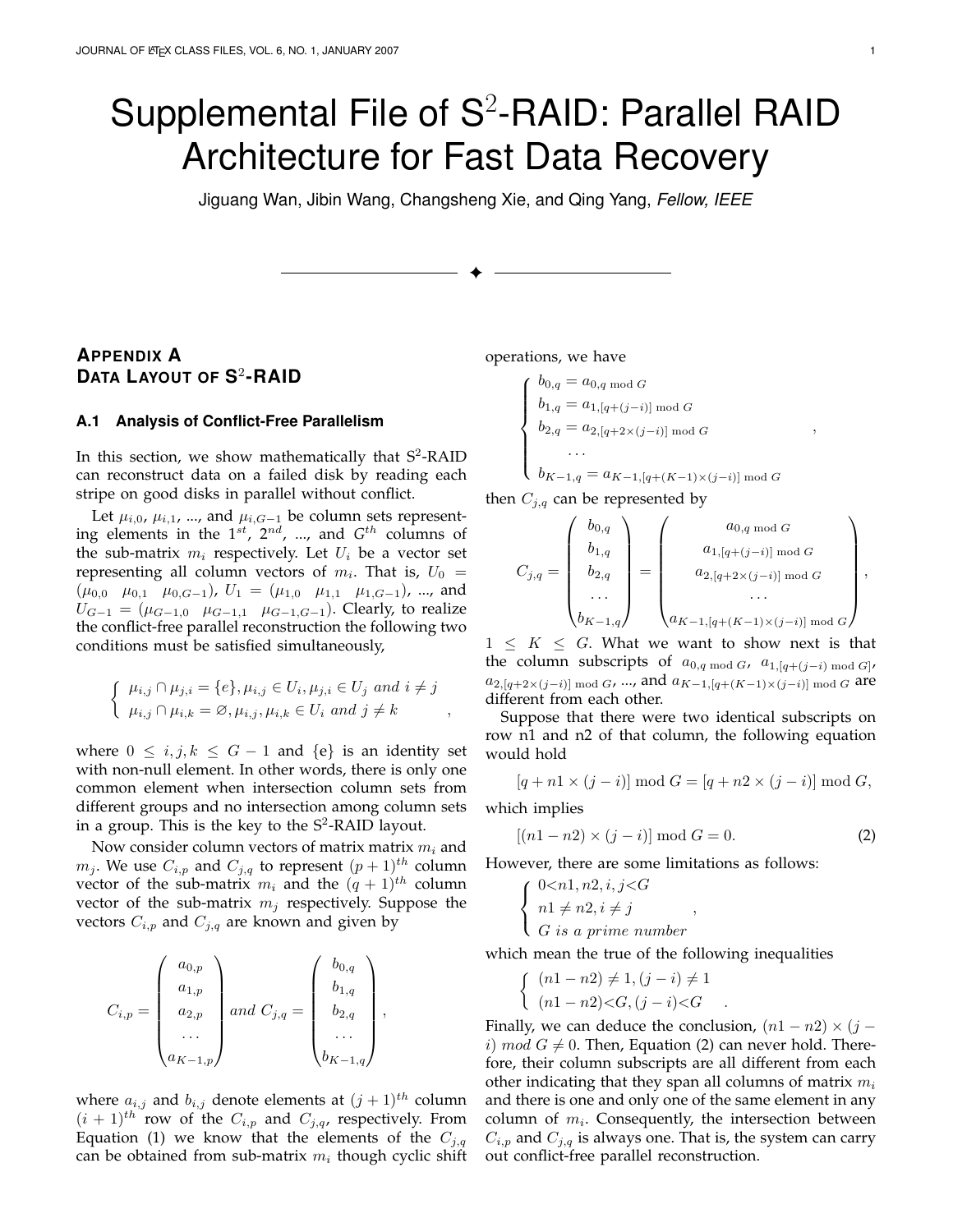## **A.2 Design of S**<sup>2</sup> **-RAID10**



Fig. 10. An overview of  $S^2$ -RAID10 data layout.

Fig. 10 shows one example of S<sup>2</sup>-RAID10 design with 8 disks and subRAID size of 8. Disks D0, D1, D2, and D3 are data disks and D4, D5, D6, and D7 are mirror disks, respectively. Instead of directly mirroring data stripes in traditional RAID10, S<sup>2</sup>-RAID10 skews data partitions in mirror disks by shifting each subsequent partition by one position as shown in the figure. In this way, data reconstruction can be done in parallel in case of a disk failure. As an example, if disk D2 fails in shaded area as shown in Fig. 10 and the data partitions in D2 had been mirrored from D4 to D7 (see the partitions 0.2', 1.2', 2.2', and 3.2'), then they can be read out in parallel. In other words, the data reconstruction can be done 4 ( $\beta = 4$ ) times faster than the original RAID10. The data read from the 4 mirror disks then can be written in parallel to spare disks. Note that the 4 spare disks labeled S0 through S3 shown in Fig. 10 can be either physical spare disks if they are available or available disk space on the 8 data/mirror disks, as the similar descriptions on  $S^2$ -RAID5. Of course, we also give the general layout of S<sup>2</sup>-RAID10 in the next section.

# **A.3 S**<sup>2</sup> **-RAID10 Expansion Strategy**

Similar to S<sup>2</sup>-RAID5, S<sup>2</sup>-RAID10 is also easily expandable. The condition for generalizing  $S^2$ -RAID10 is that disk number *R* must be an even number greater than 4. We separate *R* disks into two types of groups evenly, primary and secondary, and the notation *N* is a constant  $(N = 2)$ . We then divide every disk into  $K(1 < K \leq G)$ partitions and select one partition from each disk to form primary and secondary groups to form subRAIDs. The subRAID size *G* is equal to *R/*2, and the degree of parallelism, *β*, is equivalent to the number of disk partitions at the best ( $\beta \leq K$ ).

The compositional procedure of  $S^2$ -RAID10 is shown below. First, we give the initial matrix table *mprimary*,

$$
m_{primary} = \begin{pmatrix} P_{0,0} \\ P_{0,1} \\ \dots \\ P_{0,K-1} \end{pmatrix},
$$

where  $P_{0,j}$  ( $0 \leq j \leq K-1$ ) is a *G* elements vector representing subRAIDs of partition *j* on disks of group 0 (also called primary group). Then the layout matrix of secondary group can be created by shift operations,

$$
m_{secondary} = \begin{pmatrix} P'_{0,0} \\ P'_{0,1} \\ \dots \\ P'_{0,K-1} \end{pmatrix} = \begin{pmatrix} SH_r^0(P_{0,0}) \\ SH_r^1(P_{0,1}) \\ \dots \\ SH_r^{K-1}(P_{0,K-1}) \end{pmatrix}, (3)
$$

where  $P'_{0,j}$  denotes the  $(j+1)^{th}$  line of the matrix table in secondary group, equaling to the result of  $SH_r^b(P_{0,j})$ . The function of  $\tilde{SH}^b_r(\tilde{P}_{0,j})$  is similar to the Equation (1).

Given the condition  $R = 8$ , we can obtain the following initial layout matrix *mprimary*,

$$
m_{primary} = \begin{pmatrix} 0.0 & 0.1 & 0.2 & 0.3 \\ 1.0 & 1.1 & 1.2 & 1.3 \\ 2.0 & 2.1 & 2.2 & 2.3 \\ 3.0 & 3.1 & 3.2 & 3.3 \end{pmatrix}.
$$

Recall that notation *S.L* represents logic disk number *L* in subRAID number *S*. The identifier 0*.*0, for example, represents the first logic partition of the subRAID 0. Then the final mapping table *M* with  $R = 8$  based on Equation (3) is:

$$
M = \begin{pmatrix} 0.0 & 0.1 & 0.2 & 0.3 & 0.0' & 0.1' & 0.2' & 0.3' \\ 1.0 & 1.1 & 1.2 & 1.3 & 1.3' & 1.0' & 1.1' & 1.2' \\ 2.0 & 2.1 & 2.2 & 2.3 & 2.2' & 2.3' & 2.0' & 2.1' \\ 3.0 & 3.1 & 3.2 & 3.3 & 3.1' & 3.2' & 3.3' & 3.0' \end{pmatrix},
$$

where notation *S.L′* is an image of *S.L*. Obviously, this mapping table can achieve parallel reconstruction at 4 times speedup without access conflicts.

# **APPENDIX B PROTOTYPE IMPLEMENTATION**

For the purpose of proof-of-concept and performance evaluation, we have built two prototypes of S<sup>2</sup>-RAID and Parity Declustering RAID in the same environment. Our implementations are based on the source code of the Linux software RAID (MD) and the following two sections give the details of them.

## **B.1** Software Structure of S<sup>2</sup>-RAID

S 2 -RAID was implemented in the Linux operating system inside the kernel and embedded into the iSCSI target [8]. In the iSCSI target below, we realized the  $S^2$ -RAID functionalities. Fig. 11 shows the software structure of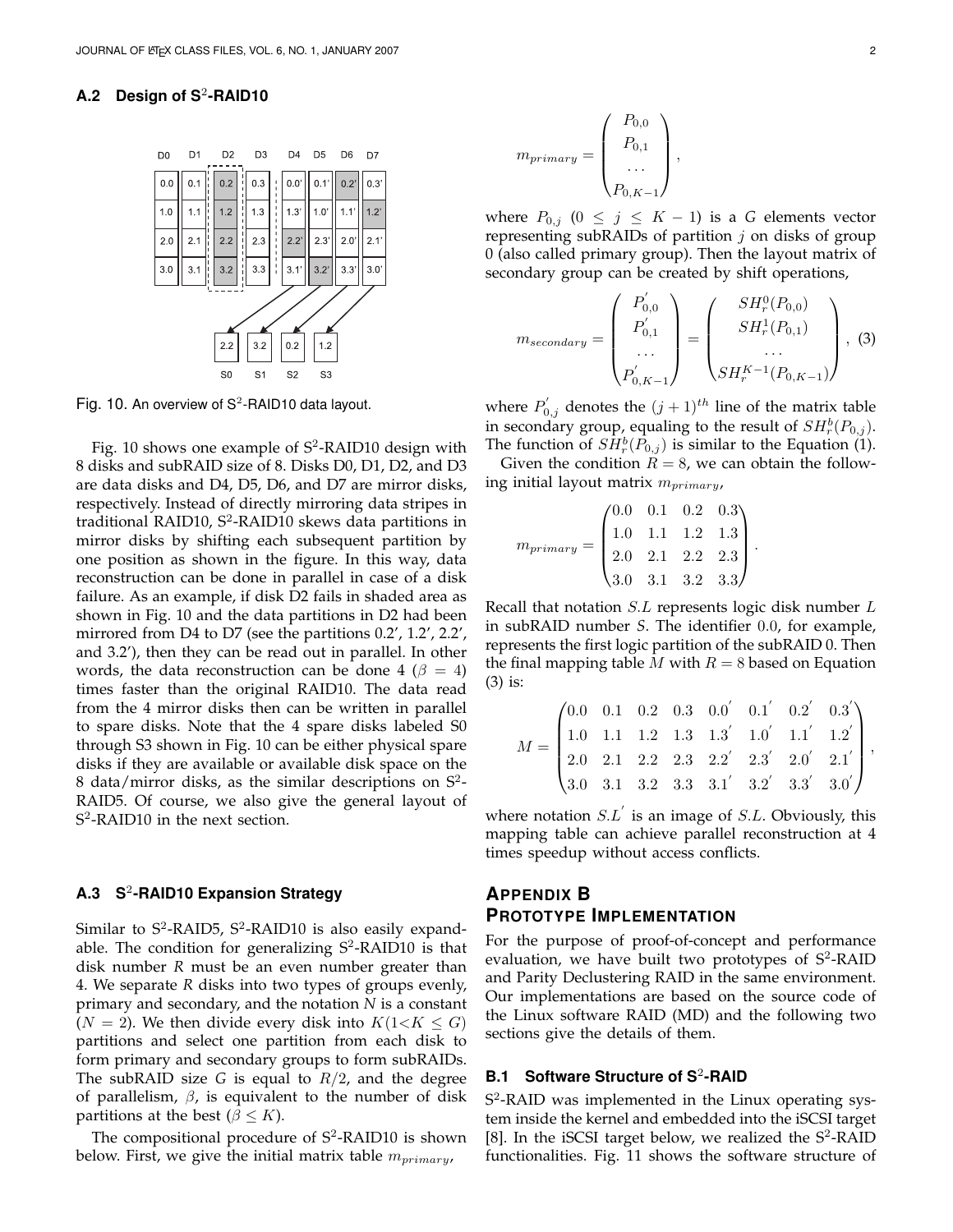

Fig. 11. Software structure of  $S^2$ -RAID implementation.

our prototype. It mainly includes three modules, iSCSI target module, S<sup>2</sup>-RAID function module and configuration module.

The iSCSI target module modifies the SCSI command handling and disk I/O process. The disk I/Os of the iSCSI target call upon interfaces of the  $S^2$ -RAID module.

The  $S^2$ -RAID module implements the basic functions of S<sup>2</sup>-RAID5 and S<sup>2</sup>-RAID10 including RAID rebuilder based on MD. MD itself provides RAID rebuilder that allows parallel reconstruction of multiple RAIDs for a disk failure provided that these RAIDs do not share physical disks. When multiple RAIDs share physical disks, MD's rebuilder reconstructs data sequentially with no parallelism.

Considering the mapping of  $S^2$ -RAID, we employ two small mapping tables to manage data layouts as shown in Fig. 1 (see the figure in the paper) and Fig. 10. And the mapping mode within each subRAID is the same as traditional MD. In this way, upon a disk failure, we are able to use MD's rebuilder to reconstruct data in parallel. In addition, some extra information should be recorded including spare disk locations. While the addressing of S 2 -RAID can be done by computation as described in Fig. 2 in the paper.

For S<sup>2</sup>-RAID10 shown in Fig. 10, we built 16 subRAIDs with RAID1 level using 2 disk partitions, then the  $S^2$ -RAID module forms a uniform addressing space with RAID0 level, as called S<sup>2</sup>-RAID10. From point of view of RAID reconstruction, there are 4 independent conventional RAID1s without sharing physical disks allowing parallel reconstruction in case of one disk failure.

The  $S^2$ -RAID module finally maps the multiple sub-RAIDs to one unified LUN. This LUN presents to the iSCSI target module as one logical disk for read and write I/Os.

The configuration module provides RAID setup and configuration functions using mdadm commands to realize different  $S^2$ -RAID functions. It also allows users to configure iSCSI target by means of iSCSI configuration functions.

#### **B.2 Implementation of Parity Declustering**

This section gives the implementation details of Parity Declustering. Parity Declustering is one of the existing

TABLE 3 A 9-Disk Parity Declustering Layout Based on Balanced Incomplete Block Design.

| <b>Stripe Number</b> | <b>Tuple</b> | <b>Stripe Number</b> | <b>Tuple</b> |
|----------------------|--------------|----------------------|--------------|
|                      | 0, 1, 2      |                      | 0, 4, 8      |
|                      | 3, 4, 5      |                      | 1, 5, 6      |
|                      | 6, 7, 8      |                      | 2, 3, 7      |
|                      | 0, 3, 6      |                      | 0, 5, 7      |
|                      | 1, 4, 7      | 10                   | 1, 3, 8      |
| 5                    | 2, 5, 8      |                      | 2, 4,        |

works that is closely related to  $S^2$ -RAID5. In order to show the difference both of them, we have implemented Parity Declustering based on MD. Our implementation is based on a data construction algorithm, which is derived from a balanced incomplete block design [3].

Through the concept we know, a block design table is an arrangement of *ν* distinct objects into *b* tuples, each of which contains *k* objects, such that each object appears in exactly *γ* tuples, and any pair of objects in tuples just appears *λ* tuples. There are also two notations *C* and *G*, where *C* is the number of disks in the RAID and *G* is the span of the stripe units with which parity unit can protect some smaller number of data units instead of *C* − 1 and *C* = *ν*, *G* = *k*. We have implemented a 9-disk layout of Parity Declustering, with the stripe width of 3. The detail of distributing parameters are  $\nu = 9$ ,  $b = 12$ ,  $k = 3$ , and  $\gamma = 4$  as shown in Table 3.

# **APPENDIX C ADDITIONAL EVALUATION OF S** 2 **-RAID C.1 Details of Testbed Settings**

In this section, we introduce the details of software and hardware configurations used in our evaluations as listed in Tables 4 and 5.

#### TABLE 4

Hardware Details of The Storage Client and Server. Note that all hardwares in either client or server are the same except for the disk and HBA.

| OS.            | Fedora 14(kernel-2.6.35)               |
|----------------|----------------------------------------|
| Disks (server) | 1 Seagate ST3320418AS, 320GB, 7200RPM  |
|                | 15 Seagate ST3500410AS, 500GB, 7200RPM |
| Disk (client)  | 1 Seagate ST3320418AS, 320GB, 7200RPM  |
| Mainboard      | Supermicro X8DT6                       |
| CPU            | Intel(R) $Xeon(R)$ CPU 5650 @2.67GHz   |
| NIC            | Intel 82574L                           |
| Memory         | 8GB DDR3                               |
| HBA (server)   | Symbios Logic SAS2008                  |

#### **C.2 Benchmark Settings**

Besides the traces, we also choose a set of standard benchmarks as test cases that are widely used in the research community and industry.

The first benchmark we selected is PostMark [4] that is widely used as file system benchmark tool written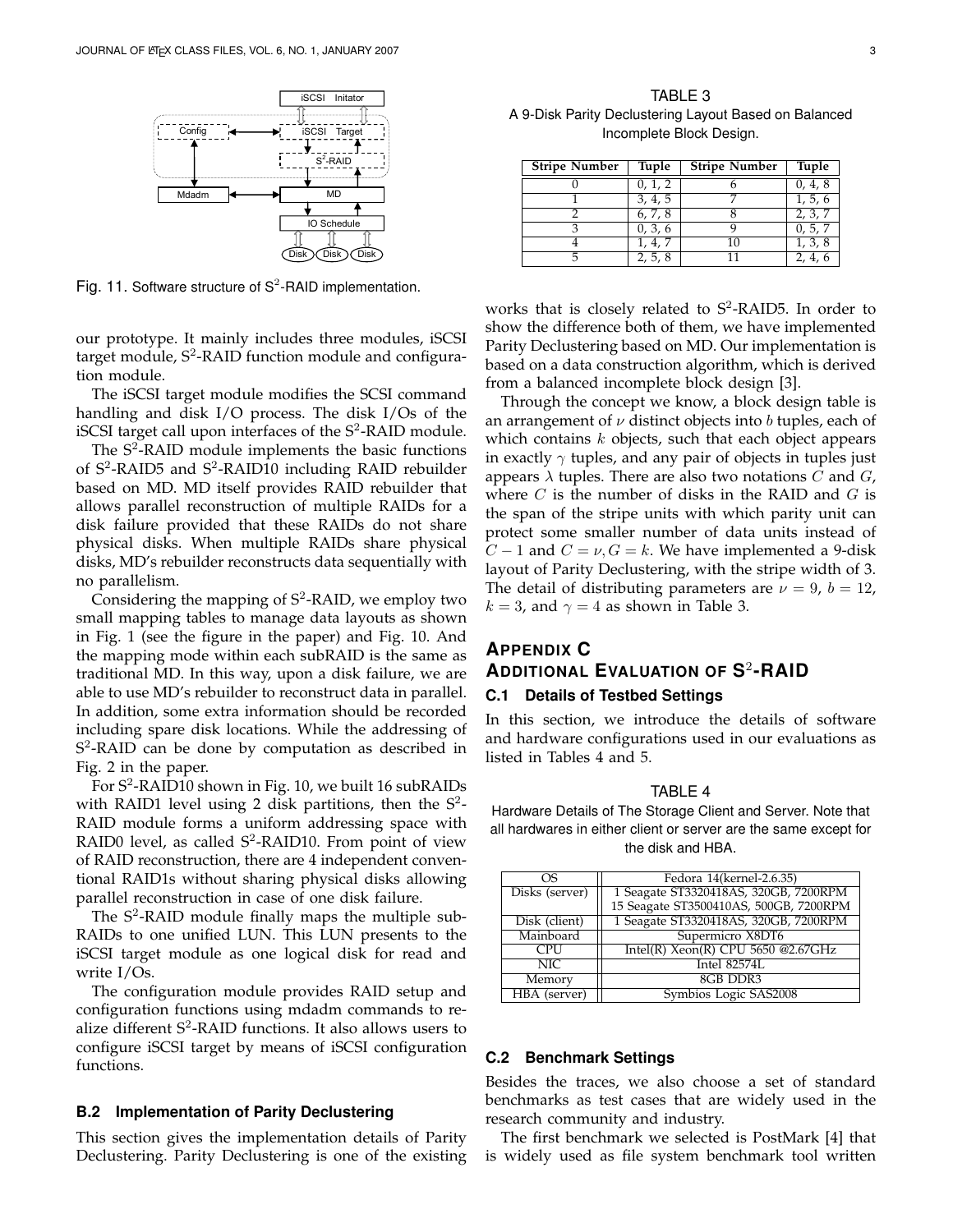TABLE 5 Parameters Used in Evaluation and Software Settings of The Storage Server and Client.

| Application softwares |                               |  |  |  |
|-----------------------|-------------------------------|--|--|--|
| blktrace              | blktrace 1.0                  |  |  |  |
| iSCSI Target          | iSCSI target-1.4.20.2         |  |  |  |
| iSCSI initator        | iSCSI-initiator-util 6.2.0865 |  |  |  |
| PostgreSql            | PostgreSQL-8.1.15             |  |  |  |
| <b>MySQL</b>          | MySQL 5.1.40                  |  |  |  |
| TPC-C                 | <b>TPCC-UVA-1.2.3</b>         |  |  |  |
| PostMark              | PostMark-1.5                  |  |  |  |
| Sysbench              | Sysbench-0.4.12               |  |  |  |
| Important parameters  |                               |  |  |  |
| chunk size            | 64KB (default)                |  |  |  |
| speed_limit_min       | 8MB/s                         |  |  |  |

by NetApp, Inc. In our experiments, we set PostMark workload to include 100, 000 files of size 4KB to 500KB and to perform 200, 000 transactions. Read and write block sizes are set to 4KB.

Sysbench is a system evaluation benchmark designed for identifying system parameters that are important for a system running a database under intensive load [5]. Sysbench runs at file-IO test mode with 20 threads and 20GB file size. The file test mode is sequential reading.

TPC-C is a well-known benchmark used to model the operational end of businesses where real-time transactions are processed. We set up the PostgreSQL database based on the implementation from TPCC-UVA [6]. 30 warehouses with 10 terminals per warehouse are built on PostgreSQL database with measurement interval of 120 minutes and 20 minutes ramp-up time. Details regarding TPC-C workloads specification can be found in [2].

#### **C.3 Additional Results Driven by Benchmarks**



Fig. 12. Comparisons of reconstruction performance driven by three benchmarks.

In addition to trace-driven experiments, experiments driven by three standard benchmarks have been carried out with the same RAID settings described above. The results are plotted in Fig. 12. One can see from Fig. 12(a) that,  $\bar{S}^2$ -RAID5 outperforms other RAID layouts significantly in terms of reconstruction time for all three benchmarks. We have observed over a factor of two to three performance improvements over RAID5 and RAID50 for all three benchmarks. Even compared with PD, dramatic performance improvement was also observed in terms of reconstruction time.

For the frontend performance, we observed that  $S^2$ -RAID5 shows comparable performance as RAID5 and PD for benchmark TPC-C and Postmark even though the reconstruction time of  $S^2$ -RAID5 is substantially better than their counter parts. This fact is shown in Fig. 12(b). As we all know, TPCC-UVA is open source implementation of the standard TPC-C benchmark. TPCC-UVA has the read to write ratio of 1:1 [7], which is different form standard TPC-C that has read to write ratio of 1.9:1 [1]. And this read to write ratio of TPCC-UVA is similar to the Usr trace. As a result, its performance shown in Fig. 12(b) is similar to that shown in Fig. 8. For PostMark, we also observed a 1:1 read to write ratio in our experiments. The performance difference among the four RAID layouts is not that significant similar to TPC-C.

Different from TPC-C and PostMark, we use the Sysbench benchmark under sequential read access mode to evaluate the frontend performance once again. The results in Fig. 12(b) also support previous statements (as explained in section 5.1) of poor sequential read performance for S<sup>2</sup>-RAID5 due to the heavy reconstruction workloads of S<sup>2</sup>-RAID5 comparing with other three RAID layouts.

## **C.4 S**<sup>2</sup> **-RAID10 Performance**



Fig. 13. Comparisons of reconstruction performance for  $RAD10$  and  $S^2-RAD10$  under traces.

To evaluate the reconstruction performance of RAID10, we conduct experiments for the two RAID layouts, RAID10 and  $S^2$ -RAID10, with 8 disks. As shown in Fig. 13(a), S<sup>2</sup>-RAID10 outperforms RAID10 by a factor of 4.13 on average, with the parallelism degree  $\beta$  equaling 4. Most performance gains of S<sup>2</sup>-RAID10 come from the disperse disk partitions in secondary group, and four parallel reconstruction threads can migrate tiny patches to their reserved disks instead of